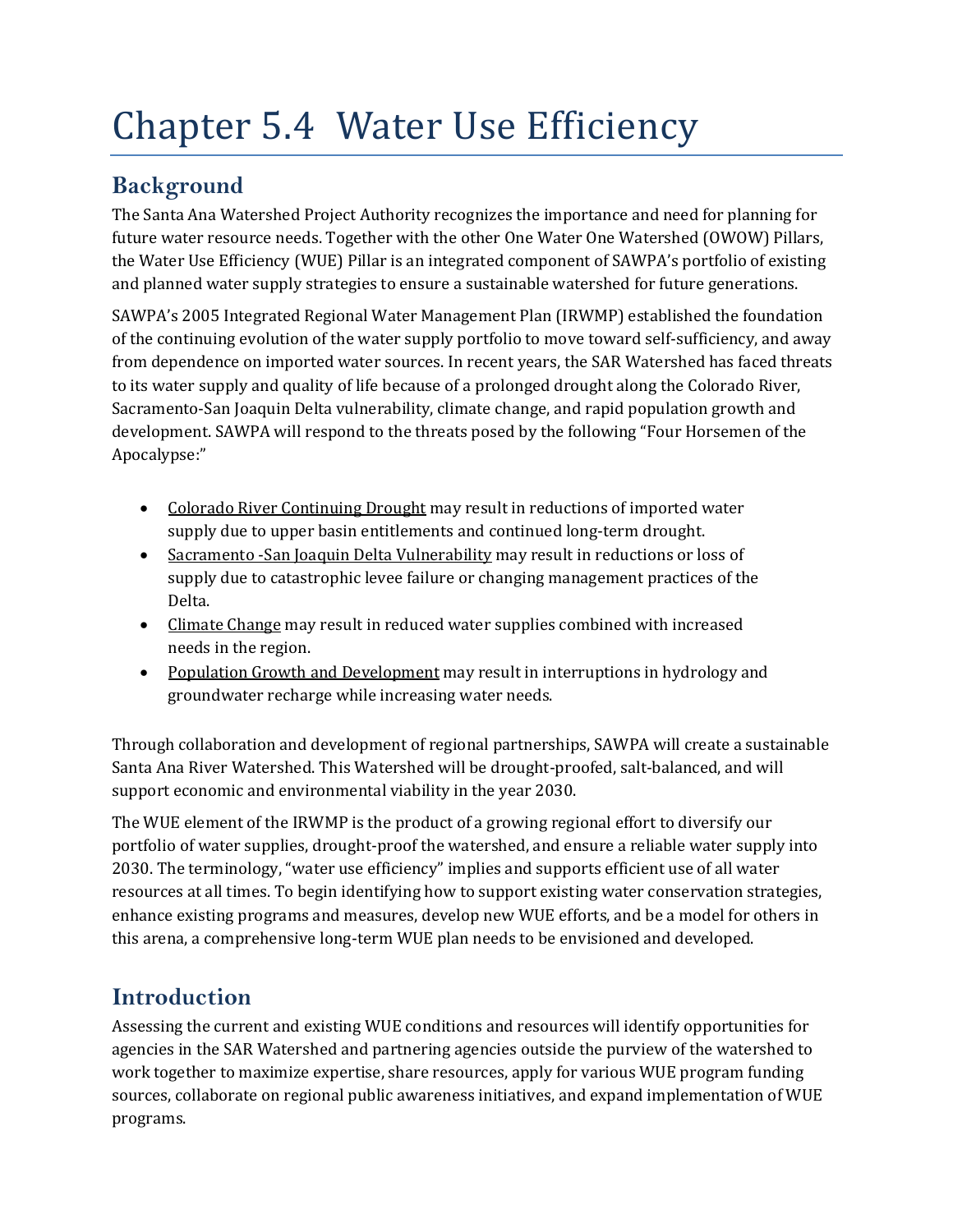The reader will notice that the term "water use efficiency" has been used in place of "water conservation" in this chapter. In the past, "water conservation" was used in many state and local water planning documents to mean the effective and appropriate use of water by consumers.

However, it is the consensus of the WUE pillar that this effective and appropriate use of water is more accurately described by the term "water use efficiency." Furthermore, the phrase "water conservation" usually is associated with water‐ saving programs that are implemented when water supplies are compromised due to drought or a water shortage brought on by an emergency situation thereby implying a water "diet." By using the phrase "water use efficiency" in future program implementation activities, and in educational and outreach efforts, the WUE team intends to convey and emphasize year‐round, long‐term improvements in how we use water while maintaining quality of life standards.



# **Current Conditions**

## **Description of Resource Management**

With pressures on available local groundwater and imported water supplies in the watershed increasing due to continuing drought conditions, increasing population, climate change impacts and mandated cutbacks in imported water, collaborative and integrated water resource planning is critical for a sustainable future. A study by the Pacific Institute, "Waste Not, Want Not: The Potential for Urban Water Conservation in California," concludes that WUE is the most cost‐ effective way to maximize diminishing water supplies, which makes it one of the most important components for diversifying the region's water portfolio in the coming years.

Over the past decade, significant WUE measures have been implemented by southern California water agencies. These programs include the large-scale replacement of old inefficient water fixtures and the upgrade of building and plumbing codes in the State requiring low‐flow toilets and showerheads in all new development. It is anticipated that these types of regulatory mandates will continue to be enhanced as emerging technologies become available. Through these programs, the amount of water imported into much of southern California has remained fairly constant, sufficiently meeting demands despite significant development and population increases. However, with the water supply outlook continuing to worsen, WUE will be a critical resource management strategy that this region will need to embrace.

WUE measures can be categorized as "active" programs, such as rebates, or "passive" programs, such as the incorporation of WUE into standardized plumbing codes. Currently, the majority of WUE water savings is achieved through passive measures. Active WUE measures, however, will provide for a more holistic approach to watershed planning and help usher a social transformation in water consumption attitudes and standards among the public and water industry. Through a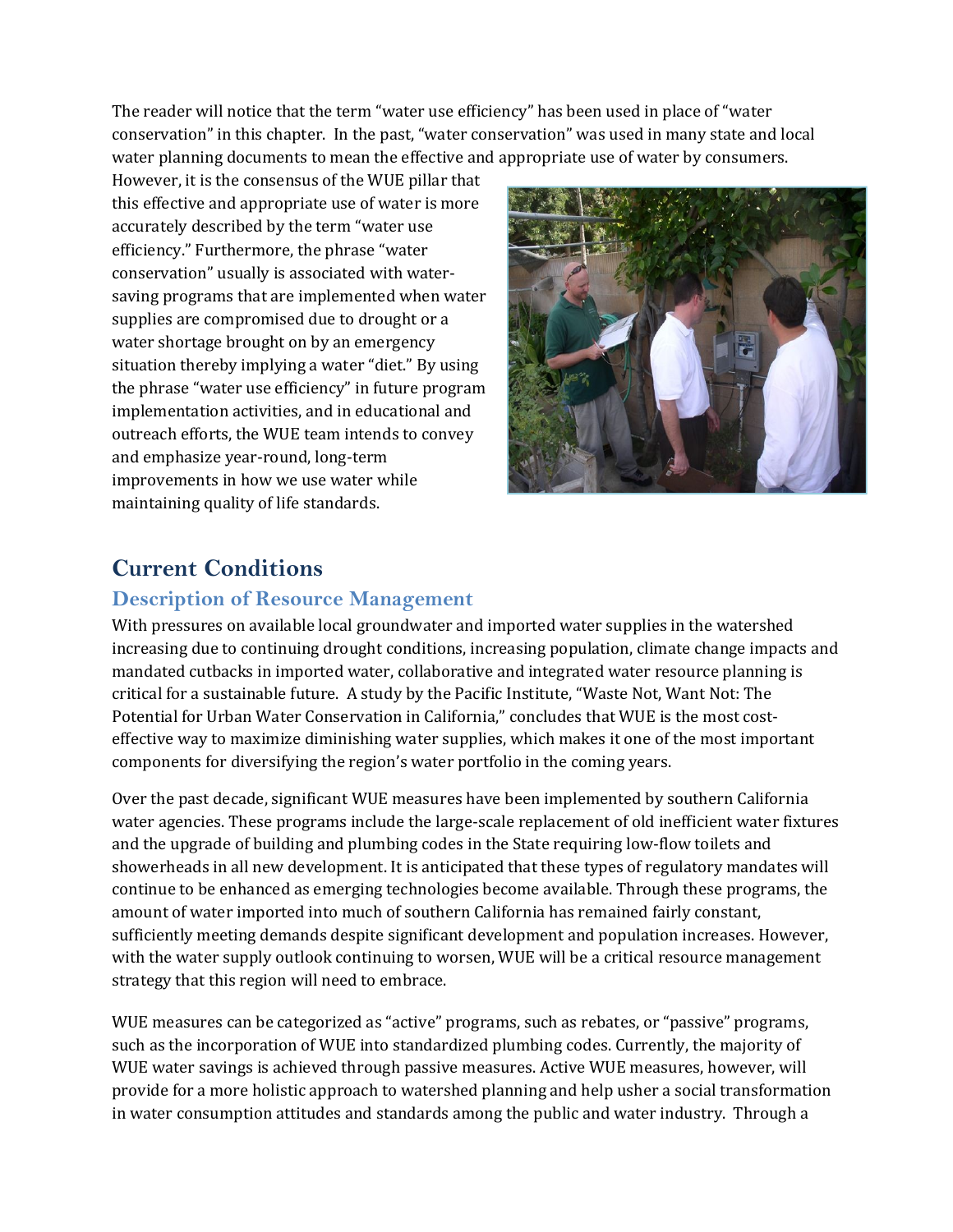combination of active and passive measures, it is estimated that over 20% of forecasted water demand in the SAR Watershed can be met through the implementation of aggressive WUE programs.

This subsection describes the current urban water resources available to the SAR Watershed. It also describes resource management programs currently implemented or participated in by SAWPA member agencies, and other partners within the watershed. These programs include: the OWOW initiative, programs offered by the State of California Department of Water Resources (DWR) Office of Water Use Efficiency and Transfers, the California Urban Water Conservation Council's (CUWCC) Memorandum of Understanding Regarding Urban Water Conservation; Metropolitan Water District of Southern California (MWDSC) Conservation Measure Funding, the United States Bureau of Reclamation (USBR) programs, other current resource management programs; and trends in WUE legislation.

#### *One Water One Watershed (OWOW)*

SAWPA has established the OWOW initiative, part of which is the WUE element, to update the IRWMP for the Santa Ana Region, and to address the watershed's water resources in a holistic manner. This forward-thinking effort in integrated regional planning is an ever-expanding process of outreach and collaboration among stakeholders in the SAR Watershed. The innovative planning initiative will serve as a model for other areas in the State and the country.

Agencies, consultants, environmental groups, and regulators involved in water conservation and WUE in the watershed were contacted to form the WUE Pillar, and to select a Pillar Chair. The WUE Pillar group met regularly to discuss ideas, strategies, and priorities that would prove to be regionally significant and beneficial to developing a vision for the future. A complete list of contributors to the WUE Pillar group is provided at the end of this chapter.

To begin the OWOW initiative, two eco-charettes were held for the participants, including the influential watershed decision‐makers on OWOW's Steering Committee and the IRWMP Planning Pillars Chairs. These eco-charettes created a forum to discuss ideas and priorities for the pursuit of sustainable water resources. During these interactive and meaningful discussions, nine objectives were established as guiding principles for the IRWMP including:

- Provide Reliable Water Supply
- Preserve and Enhance the Environment
- Promote Sustainable Water Solutions
- Ensure High Quality Water for All Users
- Provide Economically Effective Solutions
- Improve Regional Integration and Coordination
- Manage Rainfall as Resource
- Preserve Open Space and Recreation Opportunities
- Maintain Quality of Life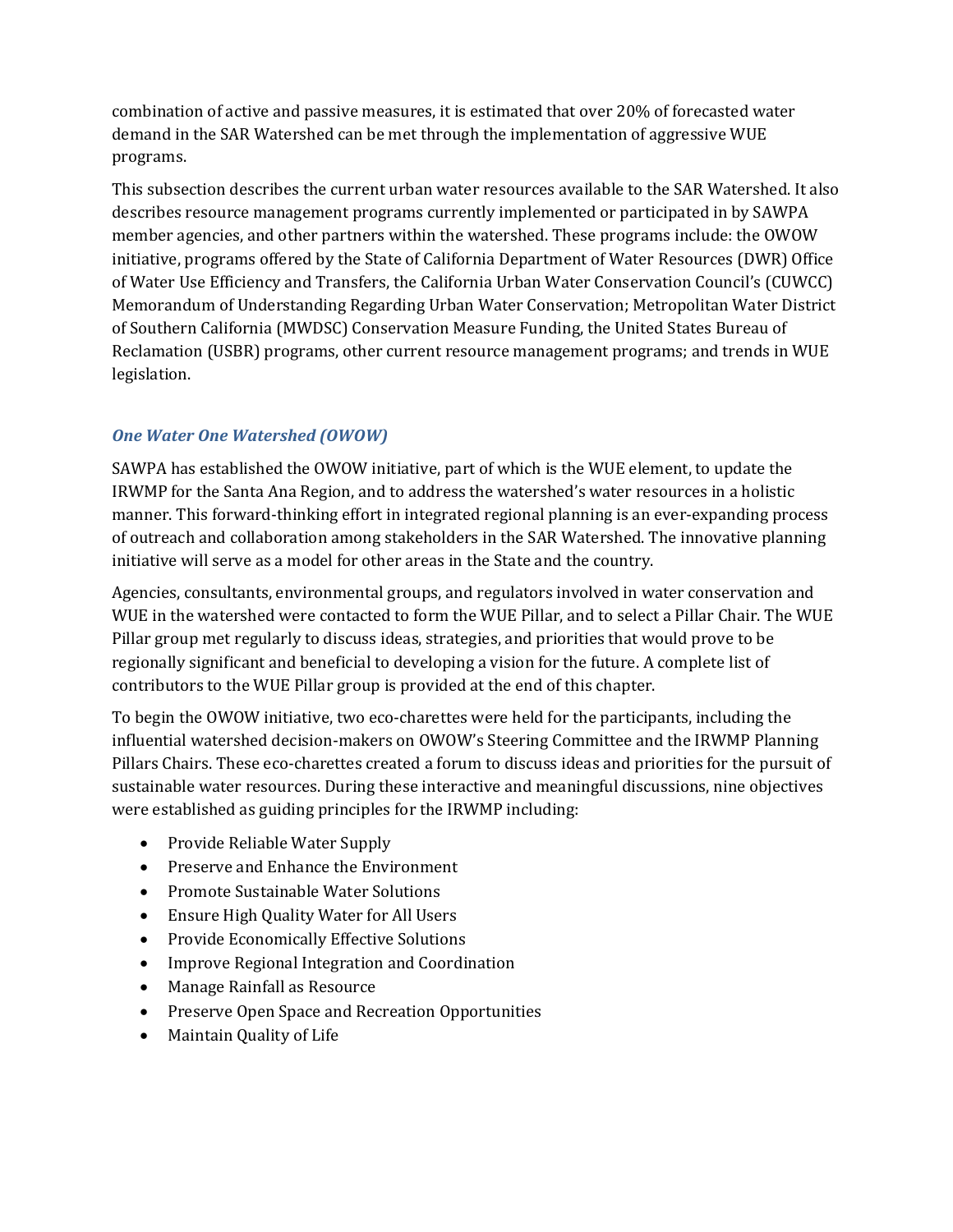The consensus of the eco-charette participants was that the OWOW effort needed to be bold and innovative to meet the watershed's WUE vision of transforming consumer behaviors and instill a new water ethic among all public and private sectors. The WUE element of the IRWMP aims to be equally pioneering and aggressive by suggesting new ideas, programs, and partnerships to achieve our goals and objectives. The WUE Pillar coordinates closely with the Water Supply Reliability, Water and Land Use, Climate Change, Environmental Justice, and Water Quality Improvement Pillars in order to effectively address areas of common concern.

#### *DWR Office of Water Use Efficiency and Transfers*

The DWR Office of Water Use Efficiency and Transfers offers several WUE programs that are utilized by water agencies in the SAR Watershed. These programs include funding from the WUE Grant Program that was established by Propositions 50 and 84; The Water Security, Clean Drinking Water, Coastal and Beach Protection Act of 2002; providing and updating the State Model Local Water Efficient Landscape Ordinance; and consulting with the State Energy Commission to develop performance standards and labeling requirements for water‐efficient landscape irrigation equipment.



The Office of Water Use Efficiency and Transfers also offers an urban planning assistance program to assist urban water suppliers meet the

requirements of the Urban Water Management Planning (UWMP) Act by preparing comprehensive and useful water management plans, implementing water conservation programs, and understanding the requirements of the Act. As of late 2008, DWR will be required to evaluate all applications for WUE grant and loan financing on the applicant agency's compliance with, and implementation of, its UWMP. Additionally, the DWR also will need to establish by 2010 a "standard of excellence" in water demand management in a Memorandum of Understanding that thereafter will give funding precedence to agencies that achieve this standard.

#### *California Urban Water Conservation Council (CUWCC)*



California Urban Water Conservation Council

The CUWCC is a partnership of water suppliers, environmental groups, and others interested in conserving California's greatest natural resource – WATER. The CUWCC was created in 1991 to increase efficient water use statewide through partnerships among urban water agencies, public interest organizations, and private entities. A significant number of agencies within the SAR Watershed are signatories to their "Memorandum of Understanding Regarding Urban Water Conservation in California" (MOU), which is the foundation of the CUWCC. The MOU created a negotiated framework between water agencies and environmental groups to facilitate expedited implementation of reasonable water conservation measures. The agencies that are signatories to the MOU have agreed to implement

14 comprehensive urban water conservation Best Management Practices (BMPs) intended to reduce long-term urban water demands, and to consider water conservation on an equal basis with other water resource management options.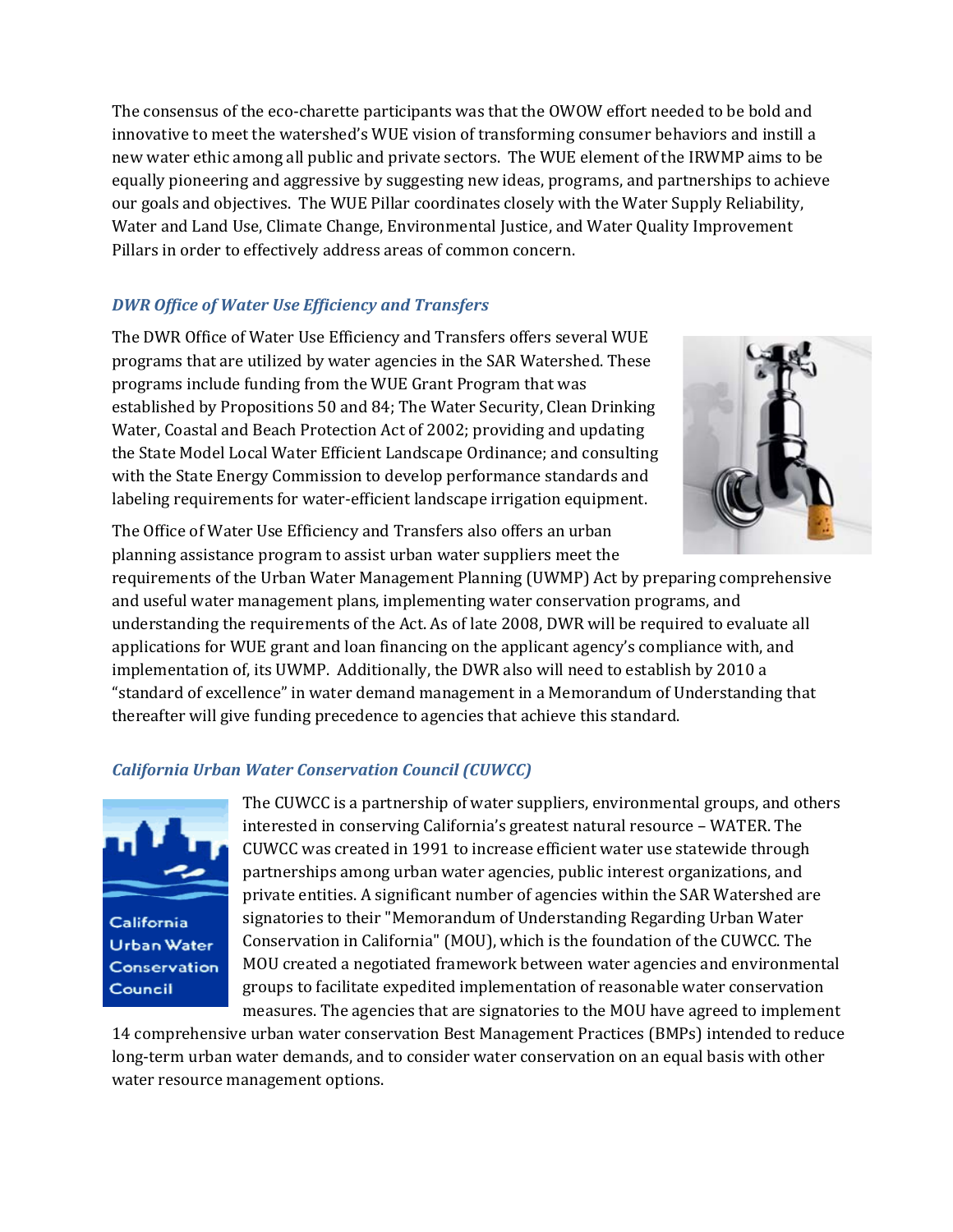The BMPs established in the MOU are listed in **Table 5.41** below. Many of these BMPs are significant to the future success of WUE programs and planning efforts in the state of California. However, with close to 400 MOU signatories, differences exist between how each agency implements and tracks the BMPs. For instance, public outreach methods and marketing strategies vary among agencies in the SAR Watershed due to differences in each agency's size and resources.

Some of the agencies within the SAR Watershed who are signatories to the CUWCC's MOU are pursuing regional and collaborative WUE planning efforts and funding programs, yet because these agencies are geographically located outside of MWDSC's service territory, they are finding it difficult to implement the CUWCC's BMP programs in the same robust fashion as their MWDSC counterparts.

| BMP <sub>1</sub>      | <b>Residential Surveys</b>             |
|-----------------------|----------------------------------------|
| BMP <sub>2</sub>      | Residential Retrofits                  |
| BMP <sub>3</sub>      | <b>System Water Audits</b>             |
| BMP <sub>4</sub>      | Metering                               |
| BMP <sub>5</sub>      | Landscape                              |
| BMP <sub>6</sub>      | Clothes Washers                        |
| BMP <sub>7</sub>      | <b>Public Information</b>              |
| BMP <sub>8</sub>      | School Education                       |
| BMP 9                 | Commercial, Industrial & Institutional |
| <b>BMP 10</b>         | Wholesaler                             |
| <b>BMP 11</b>         | Rates                                  |
| <b>BMP12</b>          | <b>Conservation Coordinator</b>        |
| <b>BMP 13</b>         | Waste Prohibitions                     |
| <b>BMP 14</b>         | <b>ULFTs</b>                           |
| <b>Potential BMPs</b> |                                        |
|                       |                                        |

 **Table 5.41 CUWCC's BMPs**

In addition to the BMP list, the CUWCC is developing a Flex Track Menu of options that can be implemented by participating agencies to help them meet their savings goals for a particular BMP measure. Agencies choosing this option are responsible for achieving water savings greater than or equal to that which they would have achieved using only the BMP list items. Menus currently are available for the Residential, Commercial, Industrial and Institutional (CII), and landscape BMPs. Through this type of innovative approach, smaller agencies, as well as those that are implementing extraordinary conservation measures will be able to better demonstrate their efforts to achieve water savings.

#### *MWDSC WUE Measure Funding*

Through a water conservation commitment to its member agencies, MWDSC provides incentive funding for a wide variety of WUE programs, devices, and measures throughout its service area. These programs are offered to residential, commercial and industrial, agricultural, and public sector

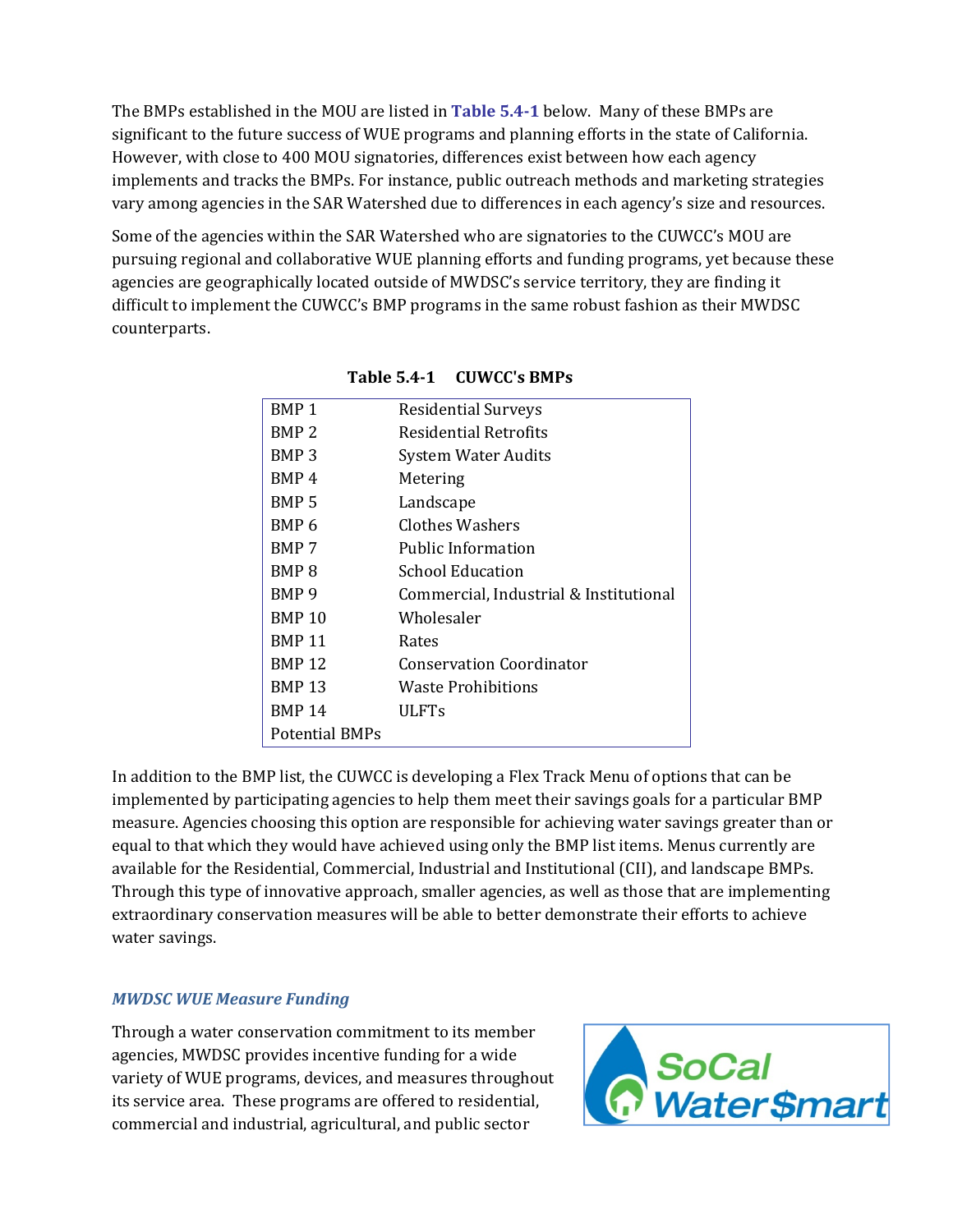entities. In 2008, MWDSC issued a call for Extraordinary Conservation measures and outlined some of the tools that they would develop to help their member agencies achieve its call for increased water savings. MWDSC launched a region-wide residential rebate program to help make it simpler for the over 18 million people in their service territory to take advantage of rebates through a onestop shop concept. The program known as SoCal Water\$mart is proving to be very effective, and has increased the convenience factor for the average southern California consumer. To help defray the criticism of those that would point the finger at public agencies as some of the largest water wasters, MWDSC created the Accelerated Public Sector Program to provide funding opportunities to public agencies to help them implement WUE programs and practices. The program has proved to be a tremendous success, especially with cities and school districts across the southland. MWDSC is developing a water waste ordinance for their member agencies and local jurisdictions to adopt. It is anticipated that it will eventually be required as a pre‐requisite criteria to participate in any of MWDSC's WUE and other funding programs. MWDSC hosts a monthly WUE meeting for conservation coordinators to share information and learn about important changes in the field. Certain entities (including Pillar participants, San Bernardino Valley Municipal Water District (Valley District) and the City of Yucaipa), are within the SAR Watershed but lie outside of MWDSC's boundaries, and are therefore not eligible to participate in these programs. It is crucial that watershed planners find ways to encourage the development of similar WUE programs and funding opportunities for these communities, especially since many of these areas fall within the auspices of the Environmental Justice Pillar and are home to disadvantaged stakeholders.

#### *Current Resource Management Programs*

A variety of WUE management programs, pilot programs, and outreach efforts have been implemented by SAWPA member agencies, MWDSC, cities and counties, and other entities from within the Watershed. These programs include:

- California Friendly Homes
- Targeted Water Conservation Programs
- Water-wise Ordinances and Design Guidelines for New and Existing Developments
- Green Building and LEED Standards
- Development Mitigation Credits for New WUE Programs
- Weather-Based Irrigation Controller (WBIC) Programs
- Agricultural and High Water Use Residential and Commercial Audits and Evaluations
- Landscape Irrigation Budgets
- Rotating Sprinkler Nozzles for Sprinkler Heads Rebates
- High-Efficiency Nozzles for Large Landscape Heads
- Turf Reduction Rebate Programs (Cash for Grass)
- Synthetic Turf Rebate Programs

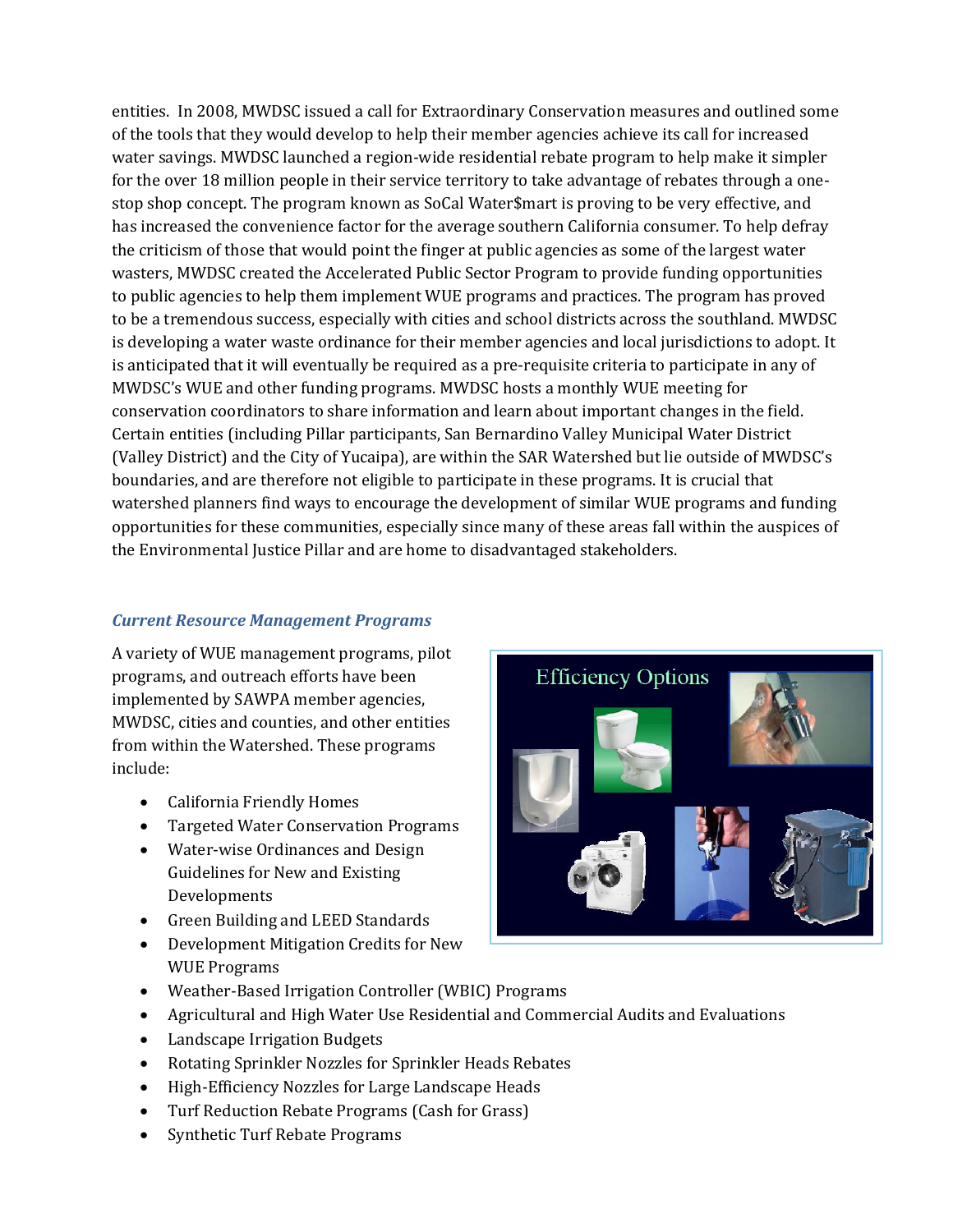- Residential and Professional Landscape Classes (California Friendly)
- Landscape Audit Programs
- Regional Landscape Alliances
- Variable Flow Pumping Systems for HOAs, Municipalities, etc.
- Custom‐Sized, Pressure‐Specific Pump and WBIC Packages
- US EPA Water Sense Certification Programs
- Ultra-Low-Flow Toilet (ULFT) Rebates
- High-Efficiency Toilet Rebates
- Multi-Family High-Efficiency Toilet (HET) Direct Install
- High-Efficiency Clothes Washer (HECW) Rebates and Added Incentives
- Industrial Water Use Reduction Audits and Incentive Programs
- Swimming Pool Cover and Rain Barrel Rebates
- Public Sector Incentive Programs
- CII Water Use Surveys & Rebate Program
- Hotel and Tourism Industry Programs
- HOA Outreach and Training Programs (Changes to CCRs)
- Industrial Process Performance Improvements Programs
- Allocated Budgeted (Tiered) Water Rates
- University Sponsored Water Institutes
- Fundraising Projects with Water‐wise Plant Palettes
- Community Outreach Programs and Water Festivals
- Public Awareness and Communications Campaigns
- School Education Programs
- Water Conservation Demonstration Gardens
- Water‐wise Landscape Contests, Gardening Guides and CDs

Various water agencies and other water related organizations in

the Watershed will implement WUE programs on a regional basis deemed to have a high probability of success and are cost‐effective but will not duplicate MWDSC's conservation efforts. SAWPA, on behalf of the OWOW stakeholders and participants, will apply for grant funding to complement and expand on existing efforts.

#### *Current WUE Policy and Legislation*

The California Legislature has been active in creating and passing legislation regarding WUE. Recent legislation passed by the California Legislature, such as AB 566, AB 662, AB 715, AB 1420, AB 1560, AB 1881, are guiding and shaping the way for WUE. AB 566 requires, rather than permits, the model landscape ordinance (per the Water Conservation Act) to include climate information for irrigation scheduling based on



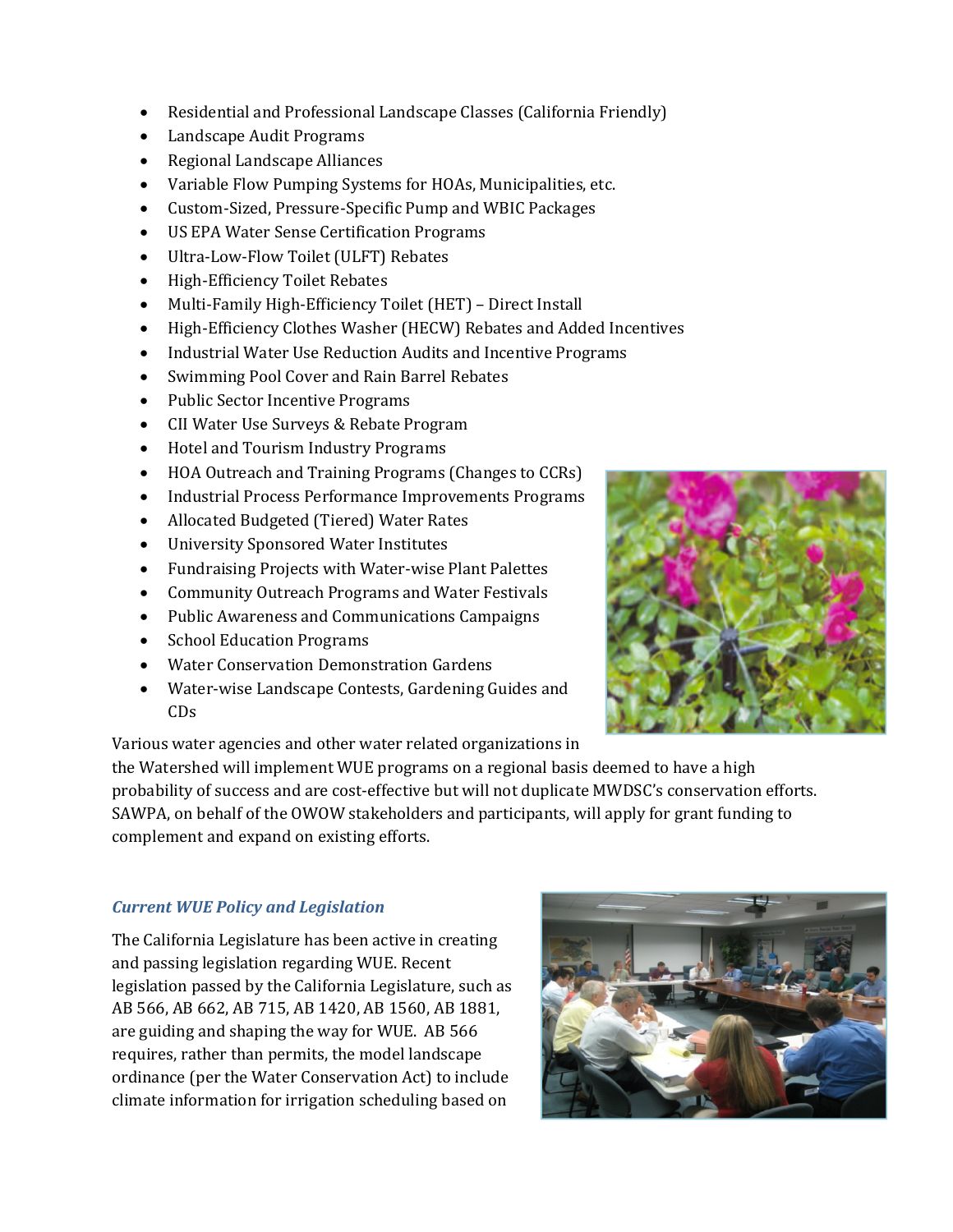the California Irrigation Management Information System (CIMIS) system. AB 662 requires the minimum standards for operating efficiency of water-using devices/appliances be based on those efficiencies that will reduce the energy and water consumption rates, and that do not result in any added total costs over the designed life of the appliances concerned. AB 715 requires that all toilets sold or installed in California use no more than an average of 1.6 gallons per flush, and that all urinals sold or installed in California use no more than an average of one gallon per flush. It also requires that, on and after January 1, 2014, all toilets and all urinals, other than blow‐out urinals, sold or installed in California are high-efficiency toilets (1.28 gallons per flush or less) and urinals. AB 1420 requires eligibility for any grant or loan to an urban water supplier awarded or administered by DWR, State Water Resources Control Board (SWRCB) or the Bay‐Delta Authority to be conditioned on the implementation of the water demand management measures described in the UWMP. DWR is required to convene an independent panel to provide recommendations to the legislature relating to adoption, implementation, and reporting of demand management measures. The DWR also must identify demand management measures that achieve a standard of excellence. AB 1560 requires the Energy Commission to prescribe, by regulation, water conservation design standards for new residential and new nonresidential buildings. Additionally, the DWR prepared a Water Efficient Landscape Model Ordinance as part of the implementation of AB 1881.

On November 6, 2009, the State Legislature approved Senate Bill 7 – Statewide Water Conservation as part of the State Comprehensive Water Package. This legislation establishes one of the most progressive mandates to establish statewide water use efficiency standards in the State's history. The bill includes the following:

SB 7 creates a framework for future planning and actions by urban and agricultural water suppliers to reduce California's water use. For the first time in California's history, this bill requires the development of agricultural water management plans and requires urban water agencies to reduce statewide per capita water consumption 20 percent by 2020. Specifically, this bill:

- Establishes multiple pathways for urban water suppliers to achieve the statewide goal of a 20 percent reduction in urban water use.
- Specifically, urban water suppliers may:
	- o Set a conservation target of 80 percent of their baseline daily per capita water use.
	- o Utilize performance standards for water uses that are specific to indoor, landscape, and commercial, industrial and institutional uses.
	- o Meet the per capita water use goal for their specific hydrologic region as identified by DWR and other state agencies in the 20 percent by 2020 Water Conservation Plan.
	- o Use an alternate method that is to be developed by DWR before December 31, 2010.
- Requires urban water suppliers to set an interim urban water use target and meet that target by December 31, 2015 and meet the overall target by December 31, 2020.
- Requires DWR to cooperatively work with the California Urban Water Conservation Council to establish a task force that shall identify best management practices to assist the commercial, industrial, and institutional sector in meeting the water conservation goal.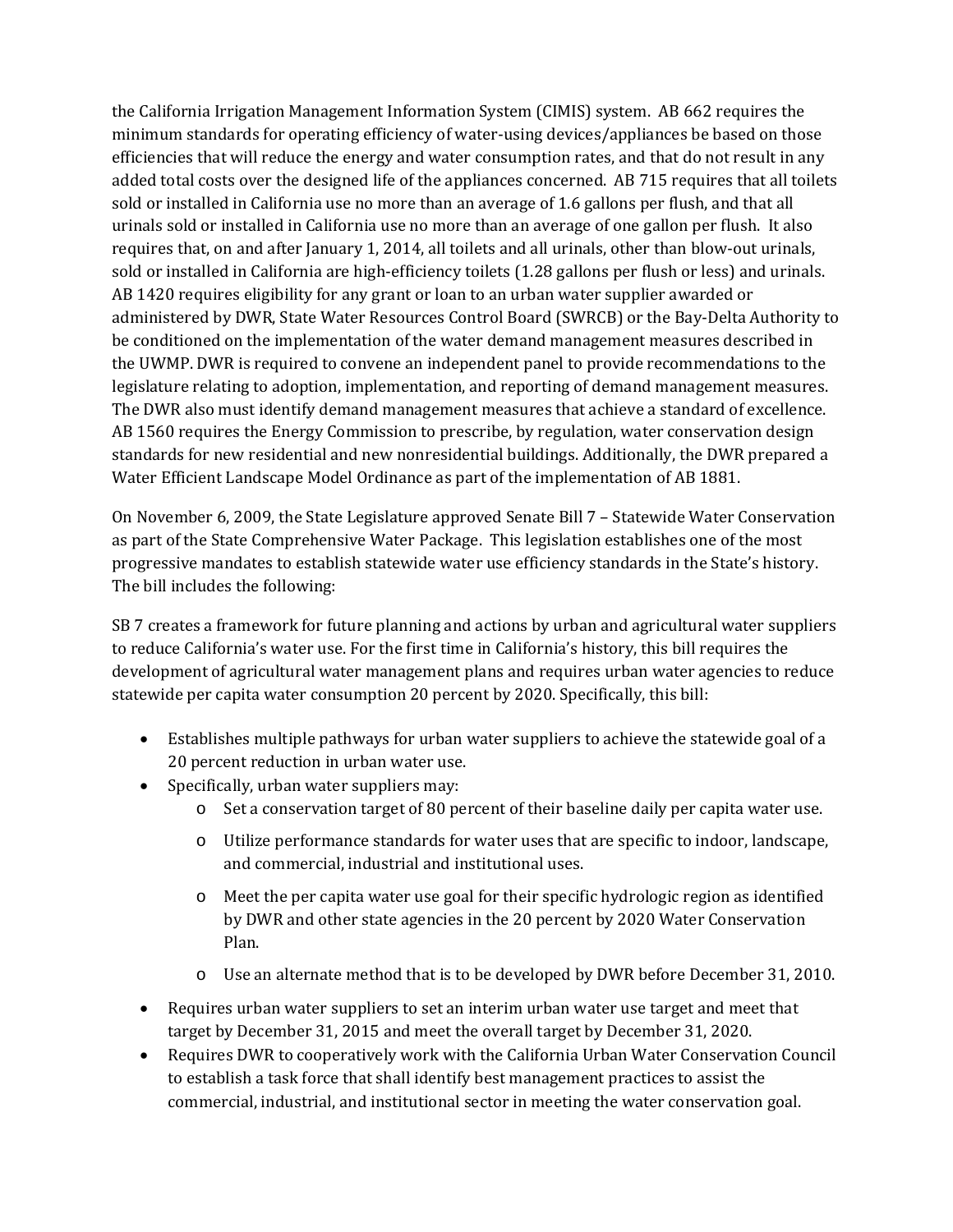- Requires agricultural water suppliers to measure water deliveries and adopt a pricing structure for water customers based at least in part on quantity delivered, and, where technically and economically feasible, implement additional measures to improve efficiency.
- Requires agricultural water suppliers to submit Agricultural Water Management Plans beginning December 31, 2012, and include in those plans information relating to the water efficiency measures they have undertaken and are planning to undertake.
- Makes ineligible for State grant funding any urban or agricultural water supplier who is not in compliance with the requirements of this bill relating to water conservation and efficient water management.
- Requires DWR to report to the Legislature in 2013, 2016 and 2021, on agricultural efficient water management practices being undertaken and reported in agricultural water management plans.
- Requires the DWR, the State Water Resources Control Board, and other state agencies to develop a standardized water information reporting system to streamline water reporting required under the law.

## **Regional WUE Strengths, Weaknesses, Opportunities and Threats**

As part of the process of evaluating the region's overall WUE performance and future WUE planning efforts, a Strengths, Weaknesses, Opportunities, and Threats (SWOT) analysis was conducted to determine best strategies and the most effective course of action. The identified Strengths, Weaknesses, Opportunities and Threats, which are further categorized as physical, institutional, and customer‐related are summarized in the SWOT analysis described below.

#### *Strengths*

The regional WUE strengths lie primarily in the activities and experience of the regional water agencies and their sub-agencies. SAWPA consists of five major water and wastewater agencies: Valley District, Inland Empire Utilities Agency, WMWD, Eastern Municipal Water District, and Orange County Water District. Many of these agencies also serve as the primary wholesale water agency for sub‐agencies within their service area.

Through SAWPA, multi‐agency forums or roundtables are held among member agencies to provide interagency communication, communication with the public, and communication with regulating bodies. It is also through these forums that agencies can share their technical and practical expertise in WUE program implementation. By meeting together to discuss issues and concerns, a unified message and response is continually refined and implemented by agencies for important issues such as the water crisis and future policy initiatives. Additionally, other organizations including non‐profit entities, coalitions, and environmental interest groups, as well as larger institutions such as MWDSC and USBR, have been instrumental in helping to create and maintain the region's vision for a sustainable watershed.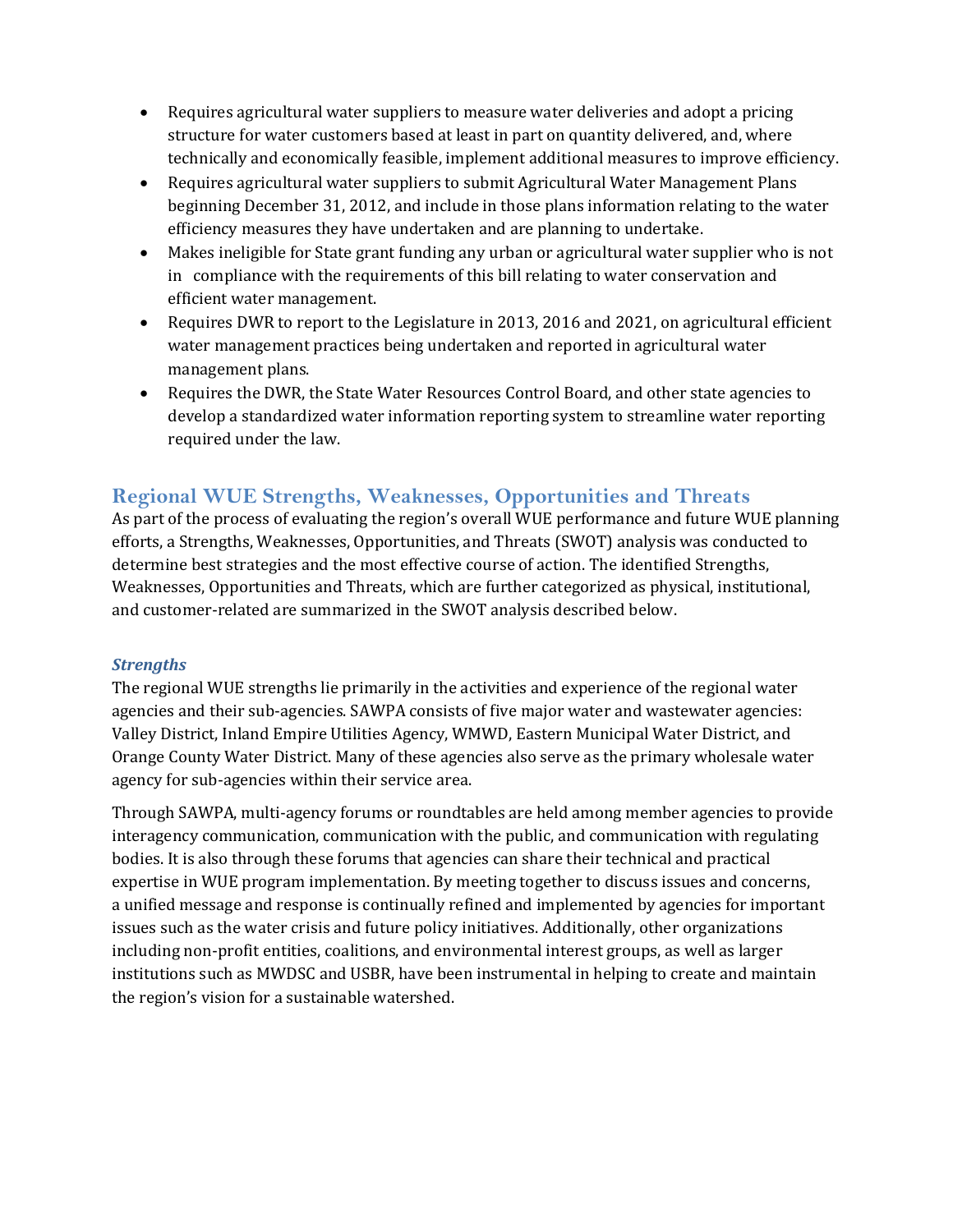#### *Weaknesses*

The regional WUE weaknesses lie generally in the differences in implementation of WUE programs, available agency resources for those programs, and in customer awareness and attitudes toward WUE.

With so many water agencies participating in regional processes, there are sometimes conflicting goals or priorities that can hinder progress. There also seems to be a gap in the distribution and implementation of conservation programs in various portions of the region. One reason is the ineligibility for conservation funding of those agencies that do not fall within the MWDSC boundaries. Public outreach and marketing methods vary due to the differences in the size and resources of agencies, budgets, and number of agency staff dedicated to WUE programs. This variance translates into customers within the same region not being similarly informed, and thereby not attuned to local water usage issues and regional water conservation measures.

Additionally, the Santa Ana Region is limited in the number of landscaping professionals, contractors, and other trade staff members who are knowledgeable about WUE, water‐efficient techniques, and technologies; and who can serve as resources for water customers looking to implement WUE measures. It will be important to forge partnerships with industry groups and large retailers to help bring about a transformation in the marketplace by making it easier for consumers to purchase new water efficient irrigation devices.

#### *Opportunities*

One of the key opportunities that can be implemented is the use and reiteration of the term "water use efficiency" instead of "water conservation" in any education or outreach to the stakeholders and the community. As explained previously, the word "conservation" usually conjures a negative image of a water "diet", which is generally associated with times when water supplies are compromised due to drought. By using the phrase "water use efficiency," agencies convey the importance of efficient use of water resources at all times and encourage water‐wise behaviors as an integral part of customers' lifestyles.

The weaknesses noted earlier also are opportunities to build new strengths. By using the OWOW WUE Pillar forum, agencies can collaborate on projects that will provide regional benefits by maximizing shared resources and developing new relationships and programs.

Other opportunities available to the regional WUE effort are mainly customer‐oriented: changing expectations and behaviors; inspiring and motivating WUE; and providing information, training, and support programs regarding WUE and technologies. The opportunity for increased solution‐ oriented collaboration among water agencies and professionals is also a key opportunity.

There are many opportunities for WUE measures in the region. With the continuation of regional marketing measures, WUE issues can reach a broader audience throughout the region. SAWPA and local agencies will have an enhanced role to advance WUE by embracing emerging technologies, and creating grant-funded technical assistance for the region. Other WUE opportunities include new programs such as US EPA's WaterSense, training classes for landscapers and the public, and the possibility of developing a contractor certification program. Better coordination with water agencies and cities will help promote new WUE ordinances based on AB 1881, the California Model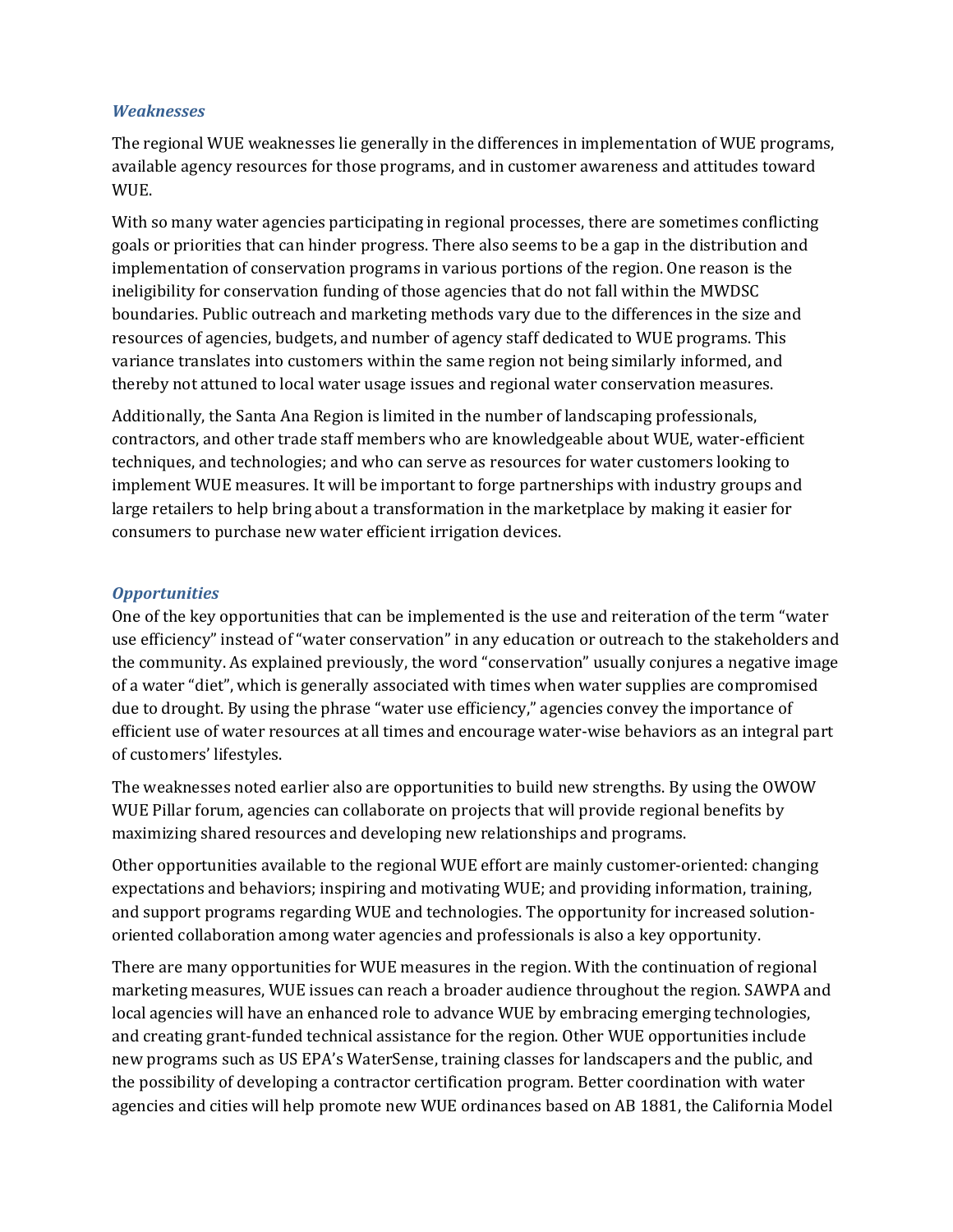Local Water Efficient Landscape Ordinance, such as the Riverside County Water Efficient Landscape Requirements Ordinance, County Ordinance 859; new water‐efficient development; and the use of allocated tiered water rates. There also is an opportunity for SAWPA and local agencies to partner with the area's energy utilities on marketing and incentive programs for CII water users that target water use and water-related energy use. All of these opportunities will be designed to motivate customers to increase their WUE.

As implementation measures are enacted to comply with AB 32, California Global Water Solutions Act of 2006, to control greenhouse emissions, the advantages in reduced energy use of WUE applications become readily apparent. As indicated in **Figure 5.41** on the following page, WUE is ranked as the most energy efficient of water supply source per kWh/AF in southern California based on research conducted by Dr. Robert Wilkinson, Director Water Policy Program, UC Santa Barbara.



**Figure 5.41 Energy Intensity of Selected Water Supply Sources in Southern California**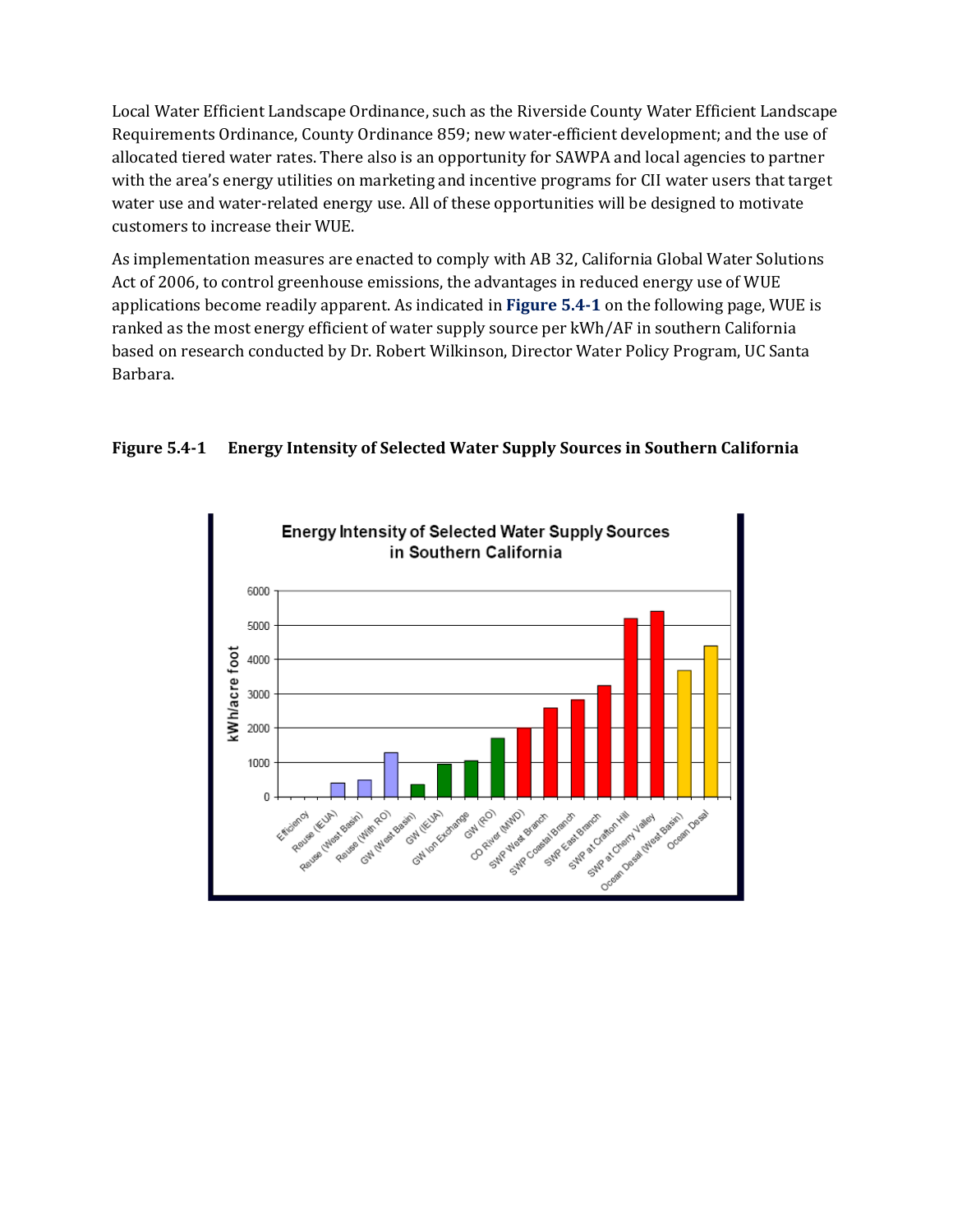

Further, under **Figure 5.42**, of the many California water supply options available, urban WUE offers the largest supply available under low and high estimates statewide.

#### *Threats*

Funding, population growth, water infrastructure maintenance, and legislation are several main issues that could inhibit the regional WUE programs. The region is in need of programs to promote efficient use of its water supply while facing a possible cutback on grant funding. Other issues include political pressures, the need for agencies to remain cost-effective, and recent legislation requiring compliance with UWMPs.

Several of these threats are embodied in AB 1420, a bill signed by Governor Schwarzenegger in October 2007 regarding water demand management measures and water management grant or loan funds. This legislation states that eligibility for any grant or loan to an urban water supplier awarded or administered by DWR, the SWRCB, or the Bay‐Delta Authority is to be conditioned on the implementation of the water demand management measures (DMMs) described in the supplier's UWMP. If the supplier is not in compliance with any of the DMMs in its UWMP, it will not be eligible for state funding grants or loans.

Agencies will have to work together to examine these potential threats and create a plan for moving forward if faced with any of these challenges.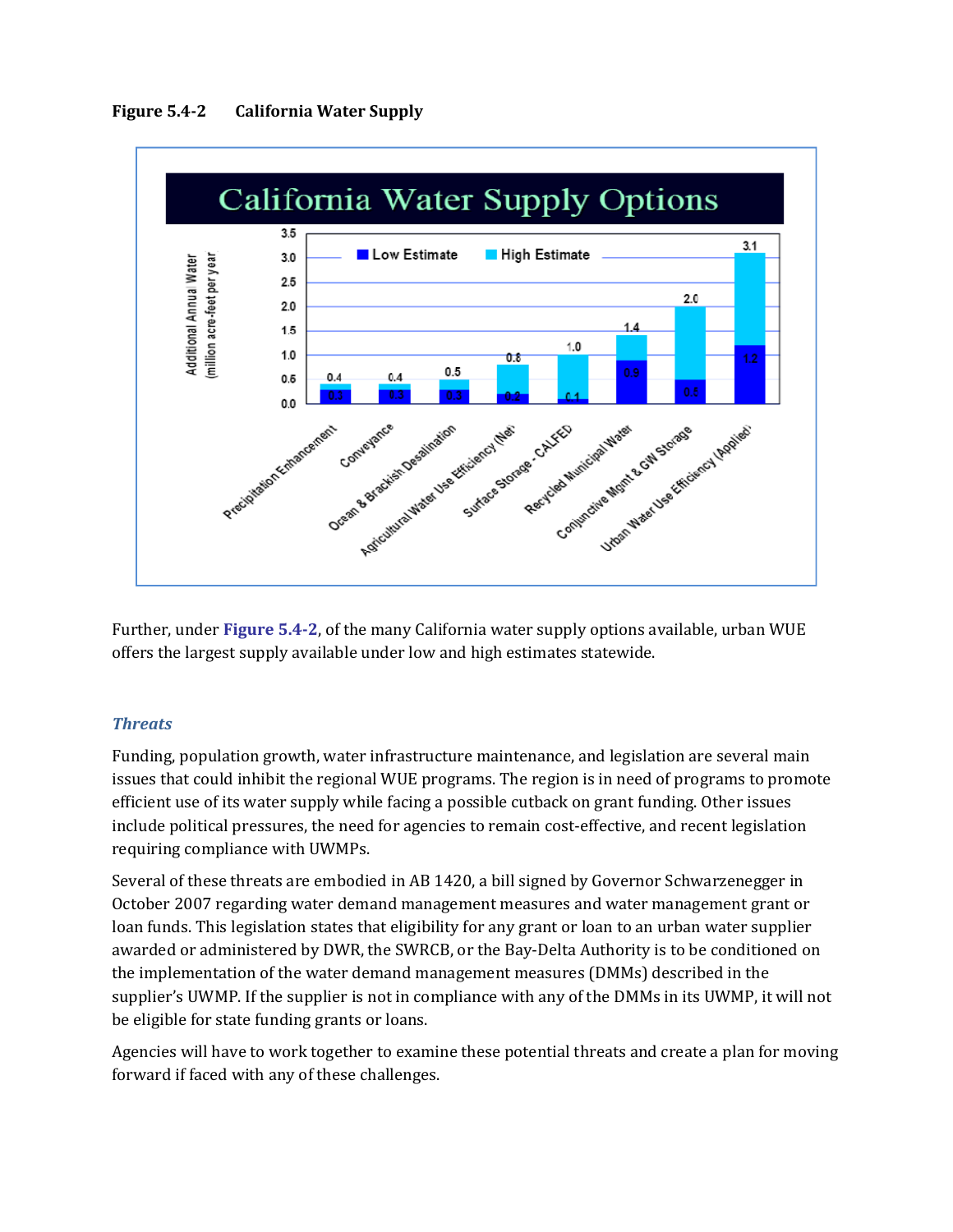# **Identification & Implementation of Strategies to Improve Resources**

With their key goal to reduce demand for imported supplies received from the State Water Project and Colorado River, SAWPA, its member agencies, and other retail agencies in the Watershed are developing water‐efficient strategies to become more self‐reliant and sustainable. To identify opportunities for using water more efficiently, existing conditions and regional resources were identified and analyzed by the Pillar committee members.

## **WUE Measures**

The WUE Pillar Group meetings gathered information and ideas on potential new conservation opportunities, programs, and emerging technologies that could be implemented in the SAR Watershed. The WUE team developed two primary points of agreement: 1) the main focus of WUE's current and future efforts should shift from indoor residential water use to landscape and CII water use, and 2) regionally standardized WUE programs should be implemented throughout the watershed.

To develop a plan and outline strategies to accomplish these items, the WUE Pillar members held quarterly meetings to exchange information and ideas, partner and support each other's efforts, and coordinate with SAWPA staff. Through these meetings, a comprehensive list was created to summarize existing and potential new opportunities for WUE efforts. The WUE list was created by the Pillar. It lists several conservation measures by the following categories: Regional Programs and Incentives; Landscape; CII; Financial and Policy Initiatives (also refer to *Current Conditions* section), and Partnerships and Outreach. Pillar members were invited to check off the WUE measures they currently were implementing, and measures they wanted to pursue. Using this information, the Pillar was able to review everyone's efforts and validate their agreed vision to focus on landscape and CII water use, and regionally standardized WUE programs.

The following is the list of the WUE Pillar's list of programs determined to be the most effective in the categories listed above:

#### *Regional Programs and Incentives*

#### *Promulgate High Efficiency Toilets (HETs) and High Efficiency Clothes Washer (HECWs)*

Toilets and clothes washers typically account for 27% and 22%, respectively of residential indoor use, representing the most significant remaining savings potential for indoor use. (Note: Aggressive showerhead replacement programs in the early 1990's, in addition to plumbing code changes, have resulted in high saturation levels for low‐flow showerheads). With replacing a toilet that uses 3.0 gallons or more per flush with one that uses 1.28 gallons per flush or less, a resident may receive \$100, depending on the toilet selected and the incentive offered by the local water provider.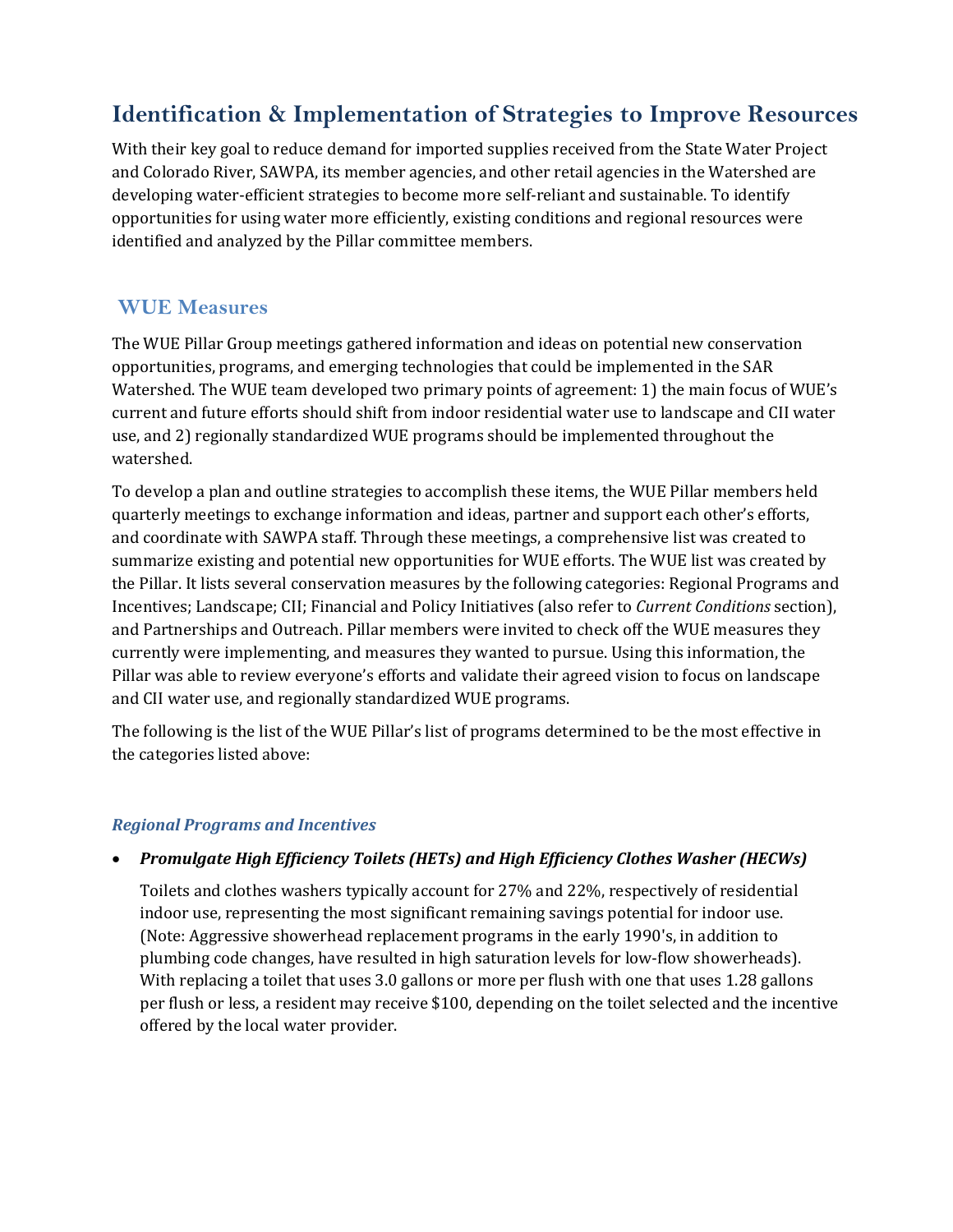Incentives also exist for residents who want to buy a new HECW that uses less water and energy than conventional washers. These incentives encourage residents to invest in and install WUE devices that will be used frequently in their households.

Building upon the success of indoor WUE programs provides the groundwork to now shift the focus to outdoor and landscape water conservation measures. Out of all of the topics in the WUE matrix, the landscape category had the most conservation measures identified by the Pillar. The Irrigation System Improvements (audits and equipment) and the CII Large‐Scale and Key Account Audits and Implementation measures were the ones that were ranked the highest in the Landscape category, which reinforces the Pillar's focus on landscape and CII water use.

#### *Utilize MWD's Regional Support for WUE Rebate Incentive Programs*

MWDSC has implemented a program that allows water agencies to customize their rebates by adding additional incentives. The program also allows agencies to target markets, analyze data, and implement new approaches. MWDSC rolled out SoCal Water\$mart, a regional residential rebate program where any resident within MWDSC's general service area will be eligible to apply for rebates on water efficient purchases for the home directly from MWDSC, thereby eliminating the ineligibility of customers who live in non‐participating MWDSC areas. The Landscape Water Use Efficiency Statewide Market Survey conducted by the Water Resources Institute at California State University, San Bernardino, shows that rebates would provide motivation for a significant percentage of decision‐makers for residential and managed properties to invest in landscape water efficiency technologies.

#### *Landscape*

#### *Irrigation System Improvements (Audits and Equipment)*

Irrigation of residential and certain types of commercial landscapes currently is one of the largest uses of water. Landscape water use can be reduced by up to 30% by simply repairing broken or damaged irrigation components, adjusting pressure, retrofitting with more efficient components, and scheduling irrigation properly. A simple system improvement is retrofitting spray head sprinkler nozzles with rotating sprinkler nozzles. The rotating sprinkler nozzles apply water at one‐third the rate of spray heads, thereby allowing the sprinklers to run for longer periods of time before runoff occurs.

A significant system improvement that can be accomplished in combination with other irrigation improvements to reduce landscape water use by 20% or more is the installation of a "smart" irrigation controller. It estimates or measures depletion of available plant and soil moisture, and replenishes water as needed while minimizing excess water use. It adjusts water application throughout the irrigation season without human intervention. There are two types of smart controllers: 1) sensor‐based controllers, which use historical weather data plus temperature and precipitation monitoring, or information provided by an on‐site weather station; and 2) signal-based controllers that use localized weather data provided by the CIMIS or an equivalent. The benefits of encouraging and promoting the use of smart controllers include reduction of outdoor water use, healthy and attractive landscaping, reduction of runoff and non‐point source pollution, and improved water quality.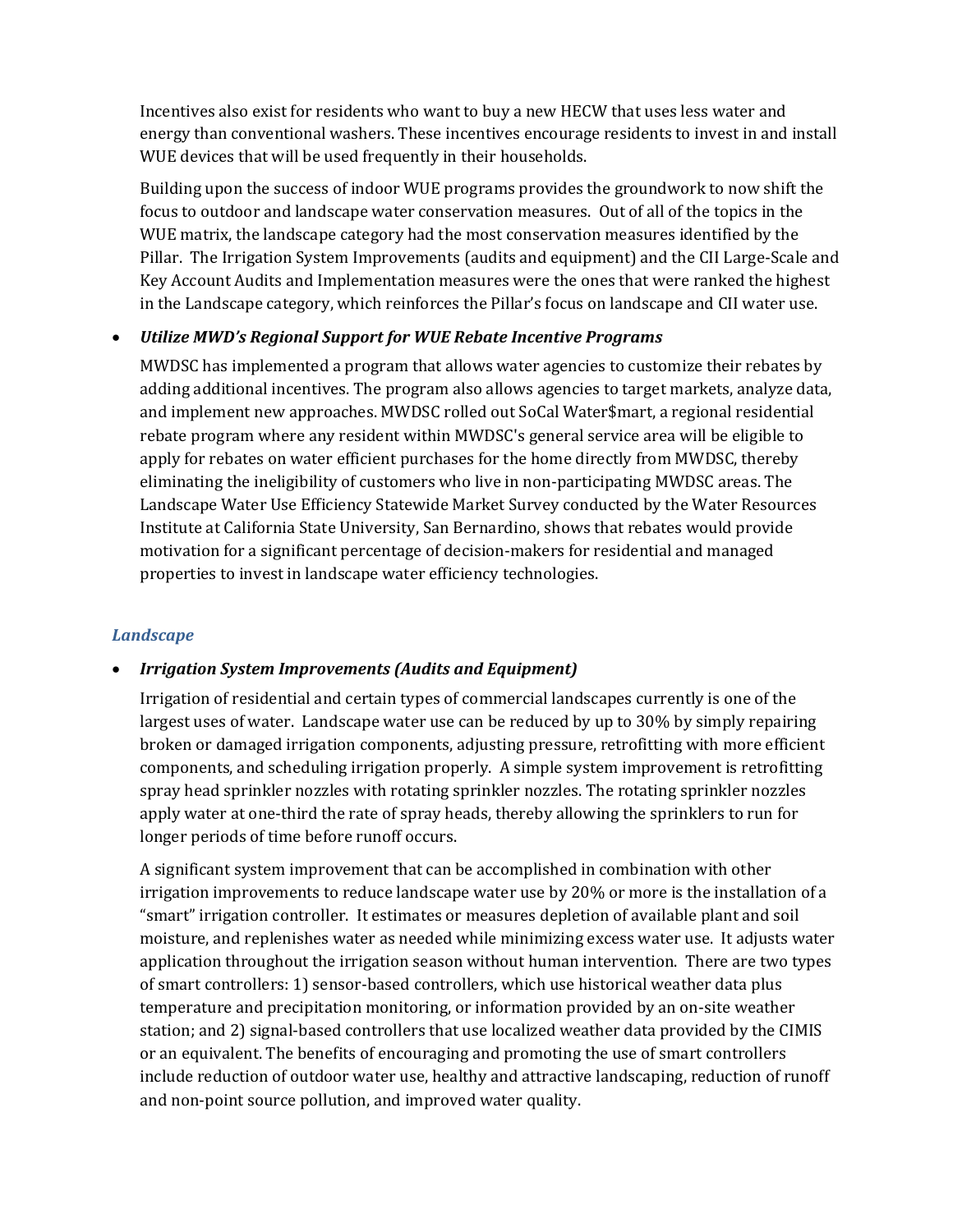#### *Commercial, Industrial, Institutional (CII)*

#### *CII Large Scale and Key Account Audits and Implementation*

Large-scale CII customers use water in unique ways that must be examined for opportunities to save water on an industry-wide or individual basis. To assist with this, MWDSC has the Water Savings Performance Program that provides audits and retrofits to large industrial water users. Financial assistance is provided for documented water savings derived from projects implemented under the program that meet the qualifying criteria.

Equipment for the proposed improvements may be purchased or leased. Typical process improvements that qualify include installation of equipment to capture, treat, and reuse water that otherwise would be discharged to the sewer, and replacement of existing equipment with more efficient process improvements resulting in reduced water demand.

Another program aimed at institutional water users is the Public Sector Program, initiated by MWDSC in 2007 to provide funding to public agencies to implement WUE devices. There is dual opportunity to retrofit internal components, such as implementing high‐efficiency toilets and urinals, and to retrofit external components, such as installing smart or central controllers and synthetic turf. The public sector market was targeted because the general public looks to public agencies to set a standard and because public agencies generally have the labor to install retrofits but not the funding.

On a smaller scale, many local water agencies have obtained grant funding to implement local programs to assist commercial users in retrofitting to more efficient devices.

#### *Save Water, Save A Buck Program (SAB)*

MWDSC's SAB Rebate Program, in which three of the four eligible SAWPA member agencies participate, is tailored specifically for the CII sector. Rebates are available for several waterefficient technologies to help lower water and sewer bills, reduce energy costs, and address environmental impacts. The program also allows regional marketing to key strategic partners, including device vendors. The lifetime water‐savings for technologies installed to date in southern California through the SAB program is anticipated to be over 20 billion gallons.

The growing population in this semi-arid region puts an ever-increasing strain on the limited water supply. The dramatic anticipated water savings resulting from the Save A Buck program show that one of the best ways to meet this demand is for MWD and its member agencies to help businesses become more aware of water-saving technologies, and to provide the necessary financial incentives to encourage their implementation.

# **Other Inferences from the WUE Matrix**

The other categories of Financial and Policy Initiatives, and Partnerships and Outreach, are important in strategizing, designing, and implementing WUE efforts. Each is a category that directly affects and influences the direction and development of future WUE Programs.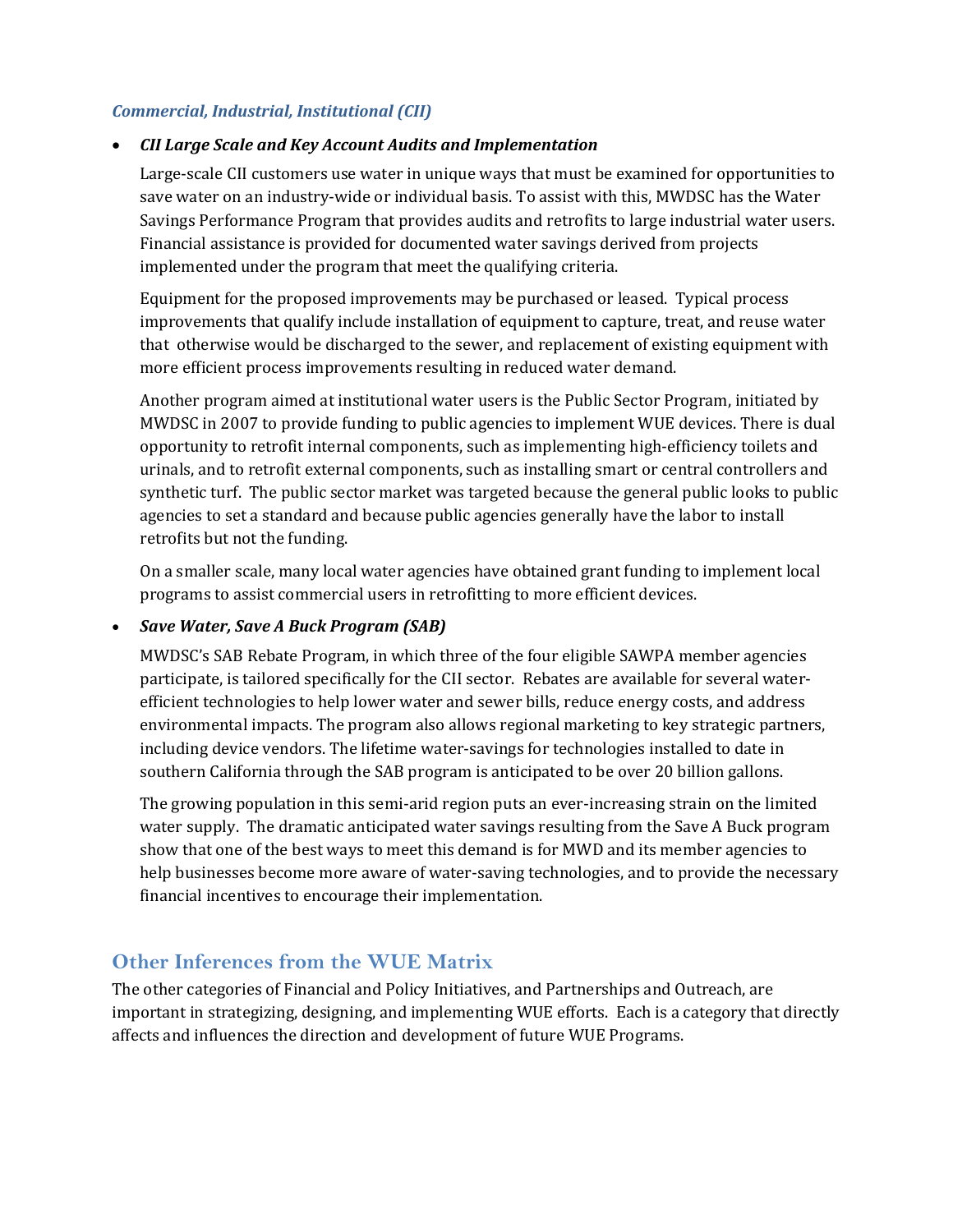#### *Financial and Policy Initiatives*

Water Budgets and Allocated Tiered Water Rates offers individualized allocated water budgets for each water customer. This creates a structure that encourages people to stay within their water budget, and may be used at the discretion of local retail water agencies to penalize those who are careless or excessive with their water use. The money generated from overuse penalties could be a funding source to implement new local WUE programs. If passed, AB 2882 will support this strategy by allowing wholesale and retail water suppliers to adopt allocation‐based conservation water pricing.

#### *Partnerships and Outreach*

Partnering and Outreach is an integral part in building consensus, sharing resources, and unifying the message for WUE efforts. There were numerous responses from WUE Pillar members on the ideas for how to partner with Resource Conservation Districts and Pollution Prevention/Water Quality efforts.

#### *Partner with Resource Conservation Districts*

Conservation districts emerged during the 1930s as a way to prevent the soil erosion problems of the Dust Bowl from recurring. Formed as independent local liaisons between the Federal government and landowners, conservation districts have worked closely with the USDA Natural Resources Conservation Service (formerly the Soil Conservation Service).

In the state of California, conservation districts are called Resource Conservation Districts (RCD), and are independent "special districts" organized under the state Public Resources Code, Division 9. Each RCD has a volunteer Board of Directors made up of five to nine district landowners who are elected locally or appointed. Currently, 103 RCDs in California work to address a wide variety of conservation issues including forest fuel management, water and air quality, wildlife habitat restoration, soil erosion control, and conservation education.

Because RCDs are grassroots, nongovernmental organizations, they have no regulatory power and must meet their goals for the natural resources in their community through voluntary approaches, i.e., neighbors asking neighbors to cooperate. Opportunities exist for agencies in the watershed to work with local RCDs on cooperative efforts to improve the natural environment, in this case, through WUE.

#### *Partner with Pollution Prevention/Water Quality Efforts and Vector Control*

A major source of water pollution is "non‐point source" pollution, or pollution that comes from an indirect source. Storm runoff and excess irrigation are primary sources of non‐point source water pollution. Irrigation runoff can contain fertilizers and pesticides that can harm habitat, flora, and fauna. Contamination of streams and rivers, as well as groundwater can result from storm and irrigation runoff if they carry pollution loads that are high. Reduction of non‐point source water pollution is especially critical in areas that drain directly into the watershed. Reducing the use of irrigation and scheduling irrigation correctly to avoid runoff can accomplish this. Similarly, the majority of mosquito and vector activity is in and around storm drains, so reducing runoff will help alleviate this problem and reduce the threat from West Nile Virus. There also are opportunities to share public outreach messaging among the various regulating agencies.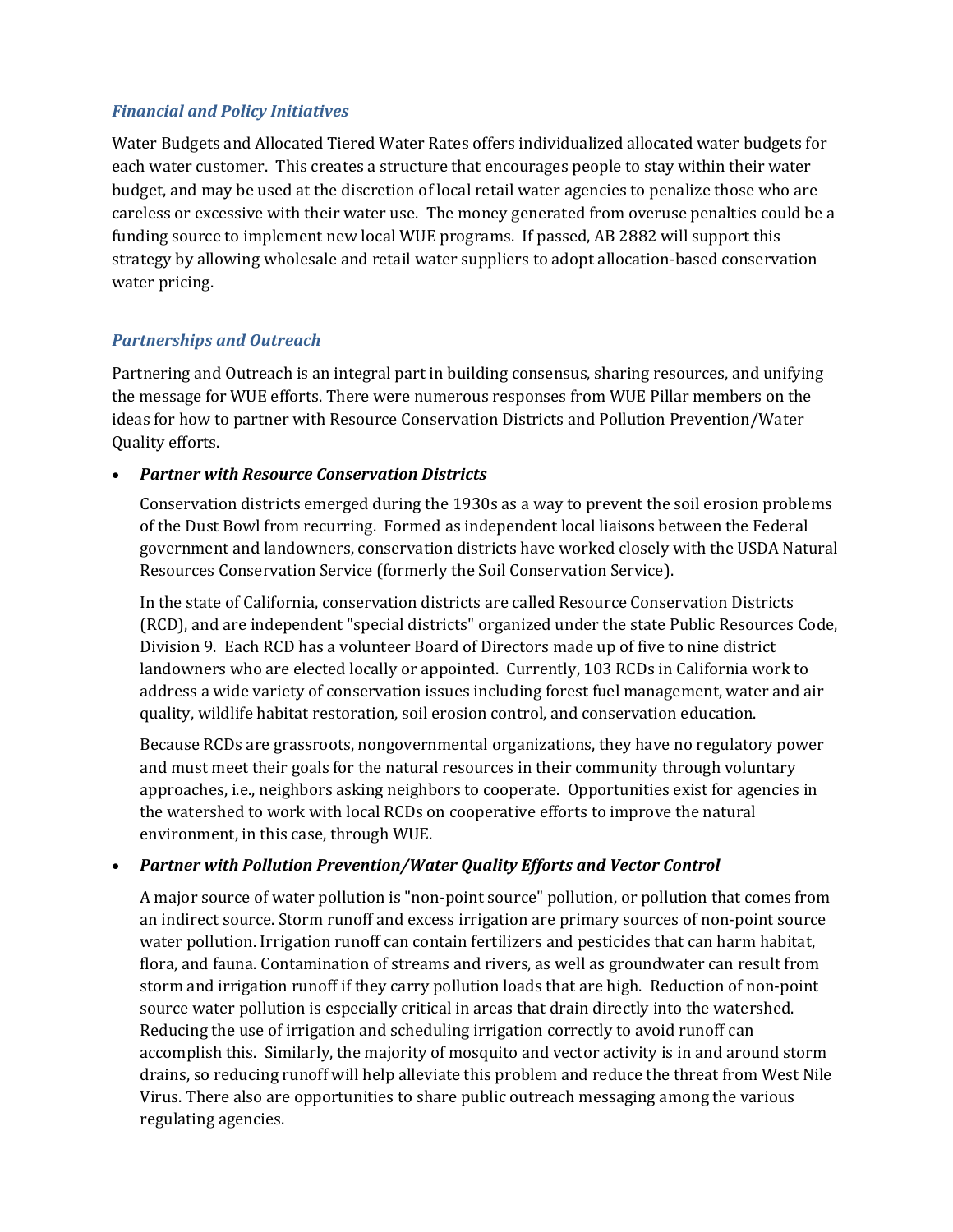#### *Partnership and Collaboration*

Many agencies on their own have contributed to the current WUE programs and these efforts do not go unnoted. The existing programs are the foundation for our next steps, which include maintaining as well as expanding existing partnerships and collaborations with water wholesalers, sub-wholesalers, retailers, and municipalities.

Another potential opportunity is to create new and innovative partnerships with customers that are large water users, such as schools, parks, businesses, irrigation companies, HOAs/property managers, gardeners, landscape architects, and contractors. Some of these partnerships could correspond with other CII programs.

Collaborations with energy utilities could lead to improved outreach, cost‐savings and opportunities for increased (combined) financial incentives that will further motivate participation. Energy utilities already are partnering with key water agencies, including MWDSC, on the pilot water‐energy programs outlined in the California Public Utilities Commission's ruling regarding water‐related energy use.

Other possible partnerships and collaboration efforts include co-marketing between water agencies and product vendors. Examples include the WUE device certification with the US EPA's "WaterSense" certification and labeling program, or WUE device training sessions sponsored by water agencies and led by a representative from the device's manufacturer.

The WUE Pillar also can support partnerships and collaboration among water agencies by serving as a forum to share ideas on what works or does not work for an agency. Collaboration between SAWPA member agencies in and outside of the MWDSC service area on WUE programs will allow those agencies and their customers outside of the MWDSC area to participate.

#### *Public Outreach: Emphasis on Outdoor Landscaping and Irrigation Efficiency*

With up to 70% percent of household water consumption going toward outdoor use, there is a growing need to provide water efficient programs targeting outdoor landscaping. There are various ways to increase water efficiency of outdoor landscaping. The outdoor efficiency program topics identified by the WUE team include:

#### *Marketing programs:*

- Changing landscape design elements: increase pervious hard surfaces, pavers, and bioswales
- Creating sample landscape plan templates
- Using captured rainwater, recycled wastewater, graywater, or treated water for non‐ potable uses including irrigation
- Positioning water-efficient gardens as in style and "hip"
- Utilizing marketing suggestions from the WRI Landscape Water Use Efficiency statewide market survey: positives of water smart landscapes, the cost of doing nothing, children's involvement, and responsibility for the environment
- Targeting marketing efforts to various demographic communities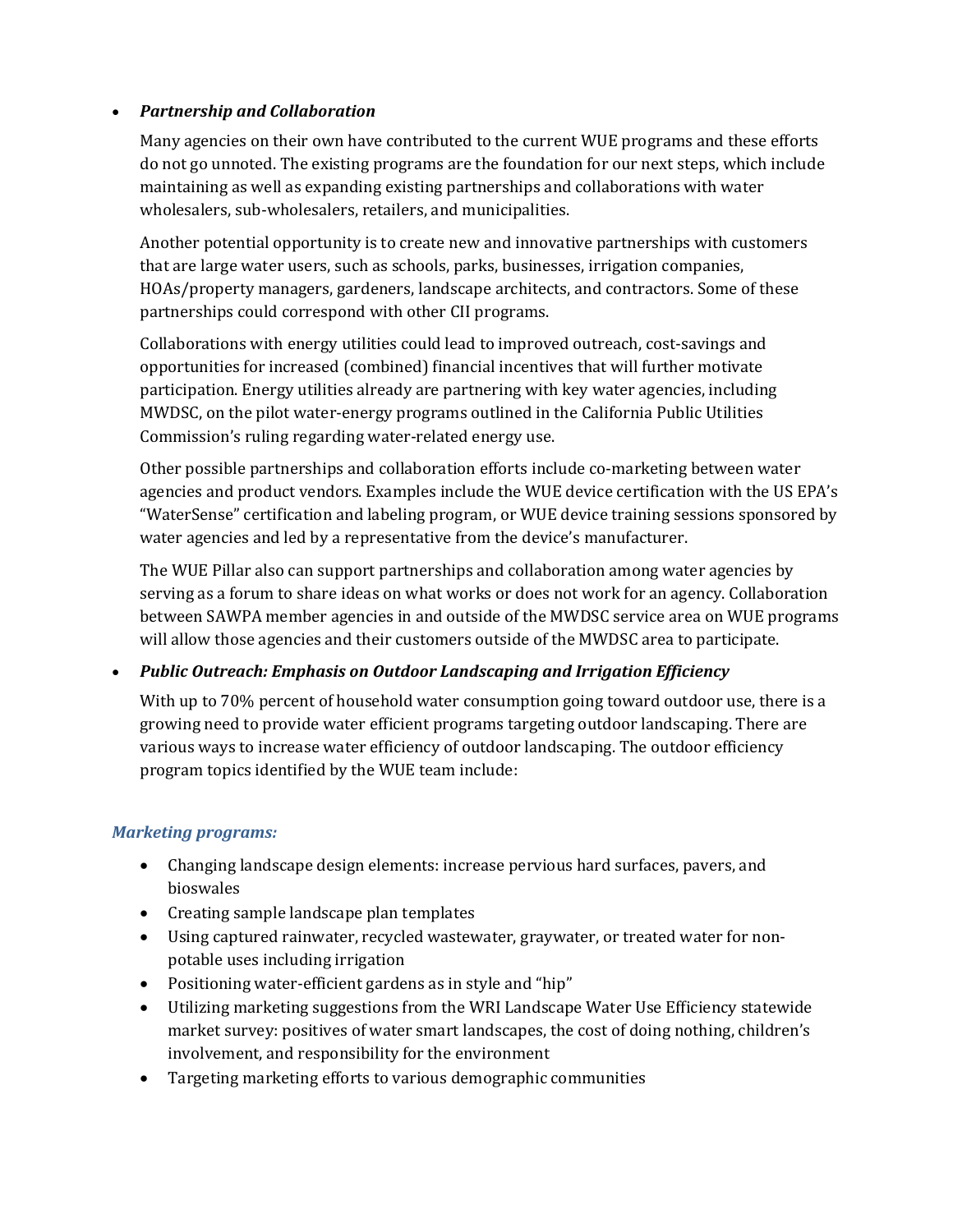#### *Technology/training programs:*

- Advancing emerging technologies such as smart irrigation controllers and new irrigation device technology
- Creating a comprehensive package for consumers to promote use of smart irrigation controllers (e.g. rebates, stores, installers, training, and check‐ups)
- Advocating use of appropriate/functional warm season turf throughout the region
- Developing a "one-stop shop" that offers accessible and comprehensive water-efficient landscape planning programs

#### *Public Outreach: CommunityBased Social Marketing*

Community‐based social marketing is a behavior‐change tool that can supplement traditional information‐intensive marketing campaigns. Previously utilized as a strategy in health care initiatives such as smoking cessation, it now is being utilized for other causes, including natural resource management, to achieve the adoption of environmentally sustainable behaviors by the members of our communities.

Community‐based social marketing involves four steps: 1) identifying the barriers and benefits to a sustainable behavior through a combination of literature reviews, focus groups, and survey research; 2) developing a strategy to promote the sustainable behavior that utilizes "tools" that have been shown to be effective in removing barriers and changing behavior; 3) piloting the strategy; and 4) evaluating the strategy once it has been implemented across a community. These steps result in a community outreach campaign that will successfully foster the desired sustainable behavior, which in the WUE Pillar's case is water‐efficient behavior.

There are several typical reasons why people do not engage in a particular sustainable behavior. One reason is that people are unaware of the activity and/or its benefits. Another reason is that the activity may be perceived as having significant difficulties and barriers associated with adopting it. For example, people may believe that switching their traditional garden to a California‐friendly landscape is a daunting task that requires expertise and money. A third reason why people do not engage in a sustainable activity is that they feel that there are no significant barriers that discourage their current behavior. For example, irrigation schedules are left the same throughout the entire year because it is easier to leave it alone rather than have to adjust it due to weather conditions or the time of year.

To better influence what people do, community‐based social marketing helps public outreach campaigns to identify perceived barriers and benefits to an action, and promote specific changes to overcome those obstacles. People naturally tend to gravitate to actions that have the most benefit and that have the fewest barriers to overcome. Additionally, perceived barriers and benefits vary from individuals and groups. What may work for one neighborhood may not work for another, or what may work for residents may not work for businesses. Behaviors also compete with each other; as one adopts a new behavior, the previous behavior is being rejected. For example, the behavior of capturing cold water in a bucket before the shower water gets warm replaces the behavior of letting the unused water run down the drain.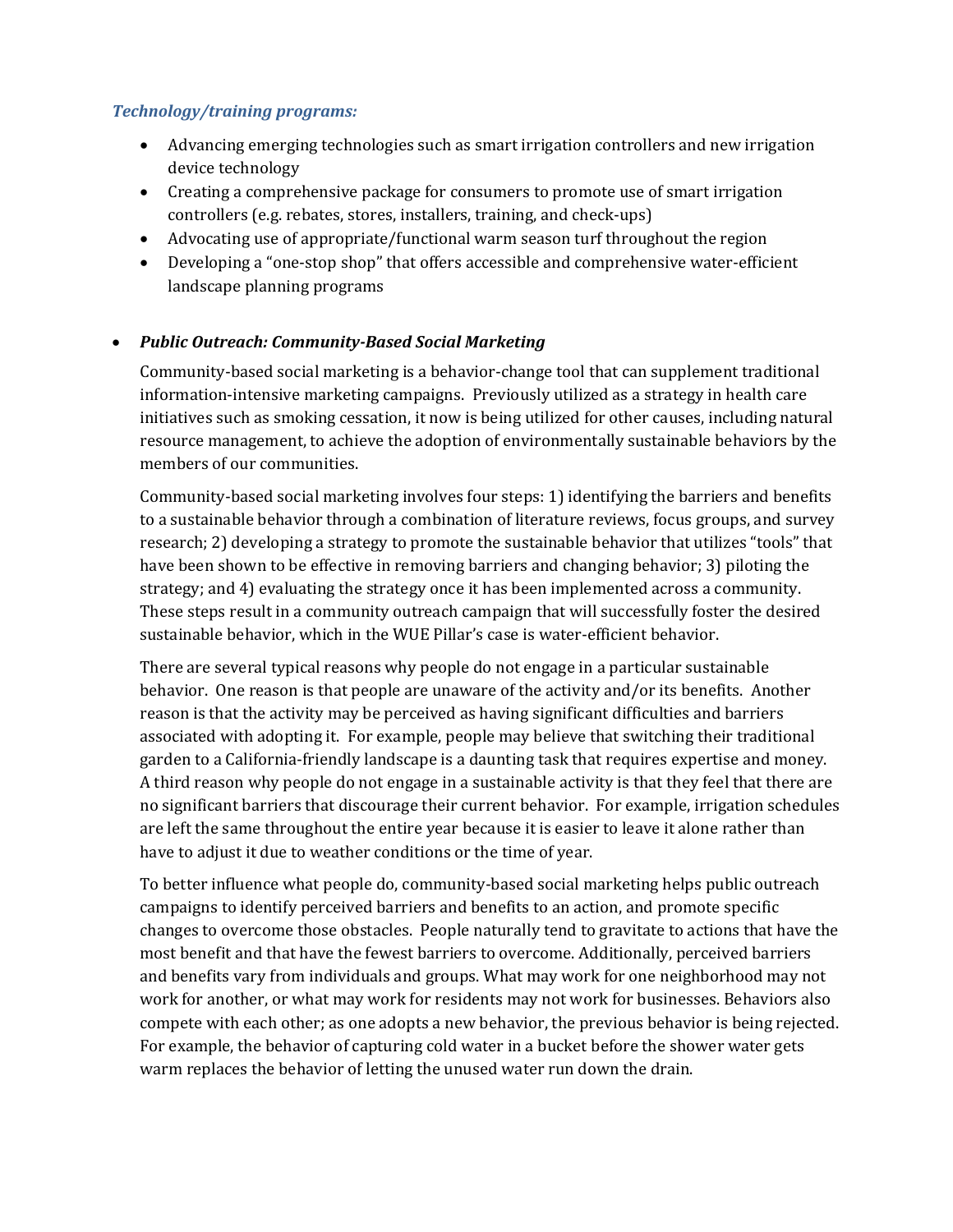Because of this diversity of motivations, the perceived barriers and benefits to the desired sustainable behavior have to be understood so that the available behavior change tools can be prioritized by the benefits they offer and barriers they remove. From this analysis, effective community‐based social marketing strategies can be developed. For future community‐based social marketing efforts by the WUE Pillar, the WRI Landscape Water Use Efficiency Statewide Market Survey will be a good starting point as it identifies several residential and managed properties incentives and barriers to increased landscape WUE.

Once a sustainable behavior‐specific marketing strategy has been developed, the piloting and post-pilot evaluation of the behavior change strategy ensure that a project is effective at achieving the desired result before it is implemented on a large scale. By careful research and planning, pilot testing, and pilot results evaluation, community‐based social marketing strategies that promote sustainable behaviors can successfully become and remain a part of people's lifestyles.

## **Other WUE Strategies Discussed in WUE Meetings**

The following is a brief summary of additional measures prioritized by the WUE Pillar that were not included in the Table of WUE Measures, but highly discussed in WUE meetings.

#### *Urban Water Management Plan*

In the area of WUE planning, water agencies in California must perform certain minimum planning processes required by the California Water Code. The most informative of these planning tools is the UWMP. Agencies that either have more than 3,000 service connections or deliver more than 3,000 acre‐feet annually must complete a UWMP at least every five years. The UWMP incorporates requirements for describing how the agency will implement WUE demand management measures, which are equivalent to the CUWCC BMPs. In the SAR Watershed, there are many overlapping water agency jurisdictions and their respective UWMPs, creating a large amount of information about WUE. BMP implementation information also is available, much of it from MWDSC.

#### *Evaporation and Transpiration Correlation*

Significant water loss can be attributed to evaporation and transpiration. Evaporation accounts for surface water that enters the air as vapor due to the heat of the sun. Transpiration accounts for the use of water by plants. By promoting native and drought tolerant plant species instead of turf grass, transpiration is reduced. By planting more trees, the amount of shade area is increased, which reduces evaporation and the heat island effect.

There will be opportunities for water agencies within a watershed to partner with other public and private entities that share the same goal of increasing the amount of drought-tolerant, native, and Mediterranean plants in the watershed. The goal of reducing evaporation and transpiration also should be incorporated into the plant palette idea, where landscape contractors can recommend a palette of plants that are water use efficient to a resident, business, or industry. Additional evaporation reductions can be accomplished by providing incentives or voucher programs for swimming pool and spa covers, and banning outdoor misting systems.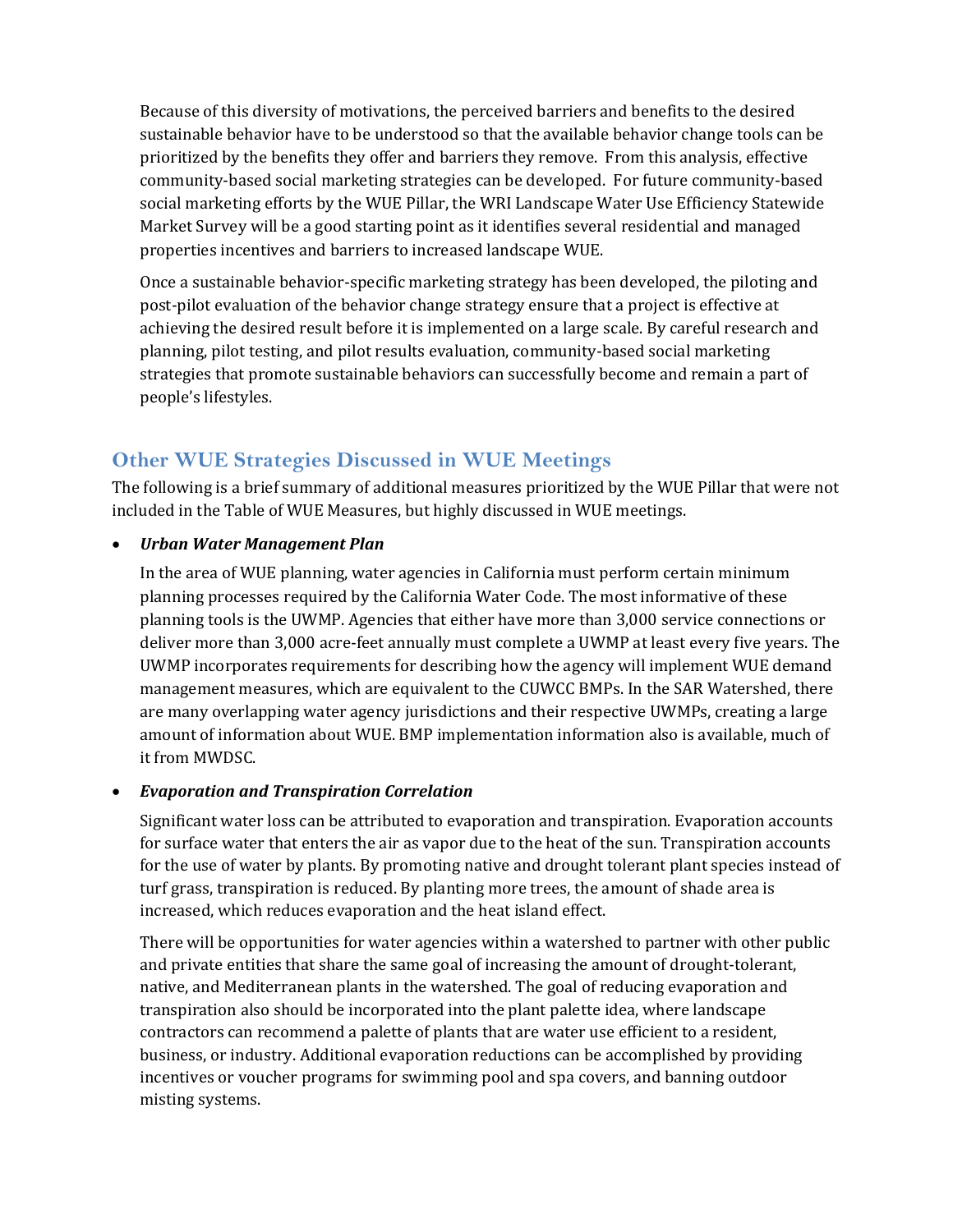# **Collaboration and Integration with other OWOW Pillars**

The nine other OWOW Pillars are developing programs, resources, and strategies for addressing challenges in their areas of expertise, similar to the WUE Pillar. By integrating strategies from multiple OWOW Pillars into planned water resource management programs, and by increasing program planning and implementation coordination among Pillars, efficiencies and benefits are generated that yield program results greater than those achieved through the efforts of a single agency or Pillar. Additionally, collaboration that produces consensus among the OWOW Pillars creates a stronger, more unified voice to communicate regional water management goals, strategies, and messages to stakeholders. Described below are the three reasons that collaboration and planning integration with other OWOW Pillars is crucial to the fulfillment of the WUE vision.

## **Leveraging Expertise**

The WUE Pillar aims to maximize the benefits of the work of the other Pillars and water agencies by incorporating their expertise in future WUE programs. Among others, the Water Supply Reliability, Flood Risk Management, Climate Change, and Water and Land Use Pillars share common ground with the WUE Pillar. For example, WUE is a response to the region's dependence on imported water supplies, which is a water supply reliability and climate change concern, and WUE targets behaviors that create dry weather run-off that carries non-point source pollution. Collaboration and information sharing between these Pillars and the WUE Pillar will create consistency among programs and services, establishing a norm that is recognized within and beyond the region.

The more connections that can be made between Pillars in the design of a project, the more the project can be deemed valuable and successfully prioritized for funding and implementation due to its ability to provide multiple benefits. On another level, publicity and marketing strategies can be maximized through the dissemination and repetition of the message across different Pillars and diverse audiences.

Additionally, as WUE is a watershed‐wide goal shared by many Pillar areas, the potential exists for the WUE Pillar to become a clearinghouse for WUE programs and resources, which could be made available through a Website for easy access. The WUE Pillar also could take on the role of a regional coordination planning body for WUE experts, including irrigation repair services, landscape design firms, and landscape contractors. Putting the public in touch with these experts through the clearinghouse would demonstrate a grassroots and social marketing approach to the implementation of WUE measures.

#### **Leveraging Resources**

Water resources are vital to the SAR Watershed, and resources including time and funding are vital to the successful implementation of WUE projects and programs. As the SAR Watershed's water resources cannot meet unlimited demands, and the WUE Pillar members' time and funding do not allow an unlimited number of WUE programs to be implemented, leveraging available resources to achieve the most benefit is critical.

In terms of water resources, the water agencies in the SAR Watershed currently rely on varying degrees of imported water supply to meet customer needs. Through the identification of existing local resources such as groundwater and recycled water, water agencies will be able to better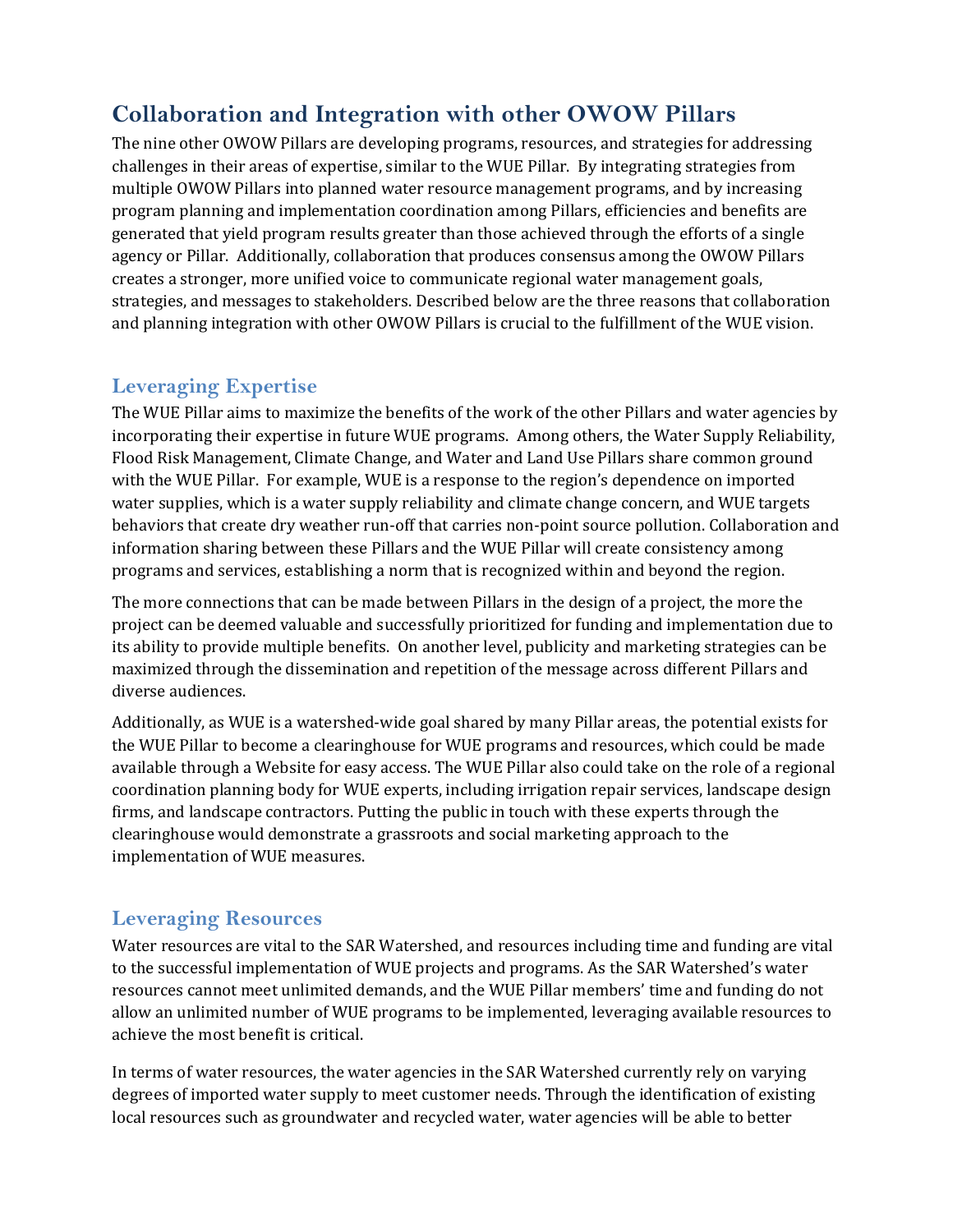leverage water supply resources. One of those available local water supply resources is water saved through WUE measures.

Especially now, as the State Water Plan and the SB 7‐ Statewide Water Conservation in full swing along with current legislative initiatives of AB 1420 (access to water conservation funding), AB 1881 (water efficient landscapes and land use planning), focus on water efficiency, increased engagement by, and resources from the WUE Pillar will be necessary to meet these new requirements.

One way to leverage time and funding resources is to group together WUE projects and programs by similar geographic areas. By collaborating on work activities, timelines, and stakeholder outreach, the sponsors of these projects and programs can reduce project costs, lessen community impact by decreasing completion time for capital projects, and achieve greater success in community outreach and stakeholder behavior change for education and marketing programs.

Having multiple Pillars come together to combine various water management strategies within a single project or program is another way to leverage time and funding resources. For example, the Water Supply Reliability, Water Recycling, Flood Risk Management, Climate Change, Environmental Justice, and Water and Land Use Pillars could integrate WUE into all resource‐based planning efforts (*i.e.*, treating WUE as a supply source and as a means to offset climate change impacts while mitigating land use impacts). WUE provides opportunities to increase demand for recycled water use. Landscape water conservation programs have a secondary benefit of reducing runoff and non‐ point source water pollution, as well as reducing the proliferation of vector-based diseases such as West Nile Virus.

As available staff and funding resources are not uniform among member agencies, leveraging resources and programs across geographical areas and Pillars also can address equity and fair distribution of resources while maximizing results. WUE programs and WUE ads can be spread across geographic areas and Pillars to leverage resources and maximize benefits. Using region‐wide communications outlets obtains the greatest benefit for the funding resources available by allowing the ads' messages to reach the widest audience possible, and can result in earned media, better ad rates, and extra airtime.

Employing WUE staff expertise and funding resources on a regional basis using the IRWMP process ensures that smaller agencies and agencies outside of the MWDSC service area have access to the available resources. Pursuing regional implementation of programs will help to both leverage and balance resources, as agencies already implementing WUE will impart their expertise in the design and implementation of new regional WUE programs. These programs will then be available to the customers of smaller agencies, and regional programs will be able to employ new implementation formats and access new funding. The region's water agencies also would benefit from the more consistent message and improved reliability of regional WUE programs.

Leveraging the available resources to implement WUE programs that benefit those with sufficient means and those in need of resources is a proactive approach that will maximize the WUE benefits throughout the region. WUE also should be included in proactive emergency preparedness planning and preparation for disasters, as water saved through WUE can become the water that is available for future emergency use.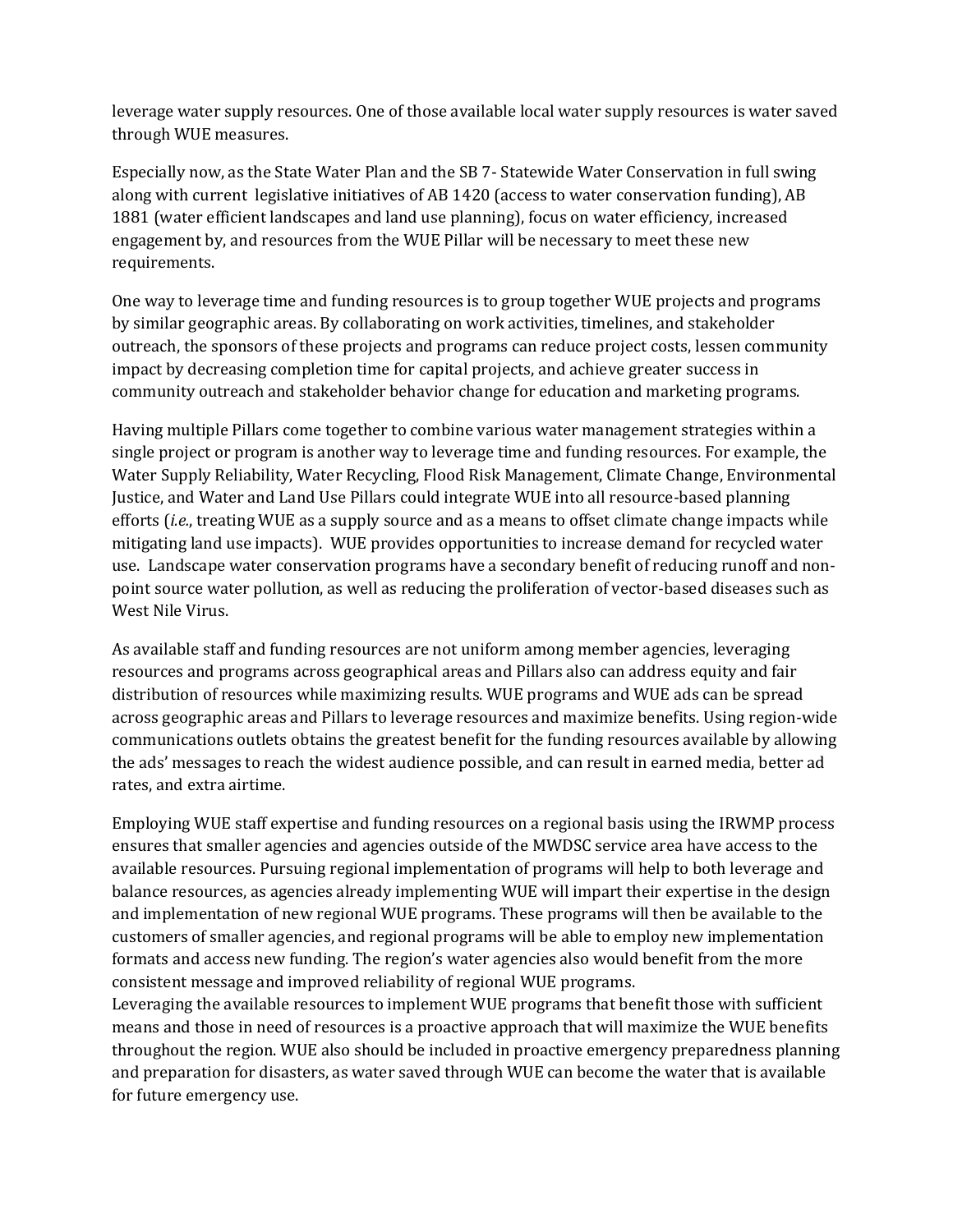# **Leveraging Funds**

Integration of water management strategies across geographies, within the project implementation process, and through partnerships between agencies can result in significant financial efficiencies. Collaborative projects that are widely supported can be more far‐reaching and implemented more quickly, effectively, and efficiently than could be accomplished by one agency focused on a single water management strategy.

Spreading WUE funding throughout a watershed results in cost benefits through the integration of multiple strategies or messages and through regional marketing efficiencies. For example, Valley District and the Yucaipa Valley Water District (YVWD) are within the SAR Watershed, but are not MWDSC member agencies, making them ineligible for MWDSC conservation rebate funding. However, collaborative projects with regional benefits facilitated by the OWOW effort, such as a regional conservation incentive funding program that would overlap with efforts by MWDSC member agencies, SAWPA agencies, and Pillars, would be a way to enable Valley District, YVWD, and other agencies to receive funding and to maximize WUE benefits and results.

Funds also can be leveraged to achieve goals through regional partnerships and projects that use matching funds, such as MWDSC's conservation credits program. Created in 1988 and updated in 2005, this conservation credits program provides funds to MWDSC's member agencies to advance their individual demand management strategies. Additionally, Federal government funds could be used to leverage State and local funding.

Focusing in particular on the Water Supply Reliability, Climate Change, and Environmental Justice Pillars, SAR Watershed water agencies should incorporate WUE funding into their planning portfolios to ensure a constant funding stream for WUE programs and efficiency measure implementation. Agencies should institute an allocated budget‐based tiered water rates structure whenever feasible to help generate the revenue streams necessary to implement successful landscape WUE programs, while at the same time pursuing MWDSC conservation incentives so that matching funds from State grants can be obtained.

# **Description of Data Collection and Compilation Process**

# **Stakeholder Identification**

The WUE Pillar is comprised of over 40 stakeholders from all three counties, consisting of WUE experts, consultants, business leaders, and other industry leaders. Members were solicited during several outreach events held by SAWPA in the early stages of the planning process. A fish bowl type public involvement approach (participants placed their business card in a "fish bowl" for each Pillar group of interest to them) was used to gather interest and collect contact information from potential participants. SAWPA also sent numerous email outreach blasts that invited and encouraged involvement and participation. Some members volunteered and others were assigned by their respective agencies.

# **Strategies Deployed to Involve and Motivate Stakeholders**

Strategies used to involve and motivate the WUE members were establishing meeting dates early; creating an advisory committee within the larger pillar group; structuring meetings to constructively gather input; committing attendance for half‐day brainstorming sessions; providing refreshments and lunch at workshops; making chapter drafts available electronically for review and comment, and continually reaching out to potential new participants.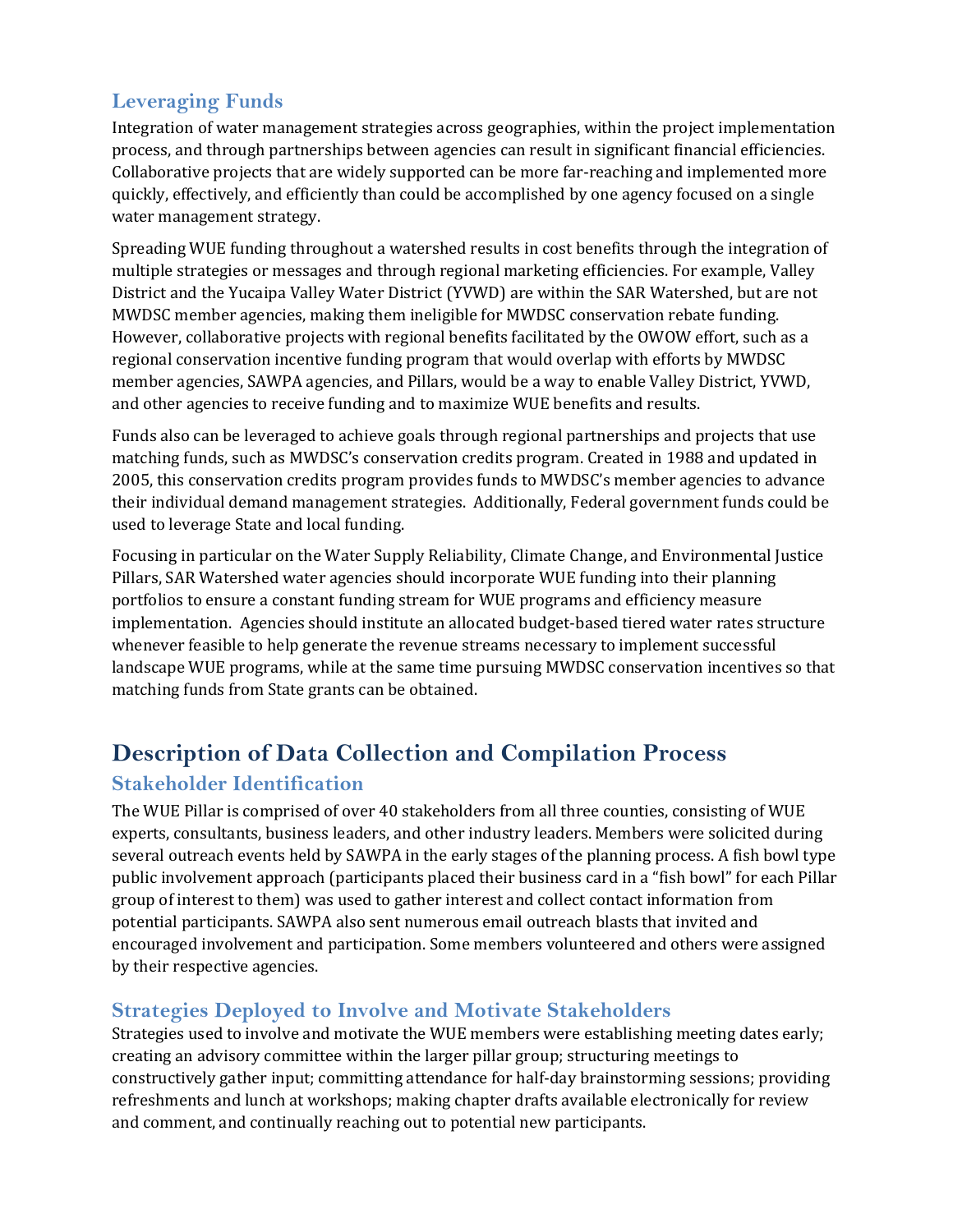## **Event Coordination**

A chapter outline was developed by compiling input from a total of three large-scale meetings, PowerPoint presentations, and other resources, and organizing them into the categories developed

by SAWPA. An interactive workshop was developed as a way to review the outline and gather more information. Participants were assigned to a group that worked on a particular section of the WUE Chapter. Within these groups, participants discussed and refined the key message of the section. Each group answered the question: "What should be the key message of this section of the WUE Chapter?" Participants were asked to develop key messages that relate to the mission statement of WUE discussed in the last meeting, and to determine if keywords, such as "future vision" and "proactive" needed to be part of the mission statement.



Another assignment for each group was to review a section of the WUE chapter. Participants read through their chapter section outline and discussed what information was missing or needed to be further developed. Each group thought about:

- What information is missing that is needed to support the section's key message?
- Can this section be organized or structured differently?
- Are there examples that can be placed in this section?
- Is there a program or resource that needs to be described in more detail in this section?
- What resources can be researched and cited?
- What supporting graphics/photos can communicate ideas in this chapter section?
- Are there statistics that need to be included in this chapter section? If so, where can this information be extrapolated?



Each group then presented their ideas of their key message and chapter section to the rest of the team. Afterwards, each participant was able to comment and add information to other sections of the chapter.

Additionally, two matrices were provided to the stakeholders: Table of WUE Measures, and Table of BMPs). These matrices will serve as comprehensive databases to summarize efforts in the SAWPA OWOW region. Participants were asked to fill out these matrices marking the existing and future efforts of their organization in terms of WUE and the CUWCC's 14 BMPs. With over 100 agencies listed in the matrix,

these working databases identify and track areas of overlap, areas of collaboration, areas in need of development or improvement, and levels of prioritization.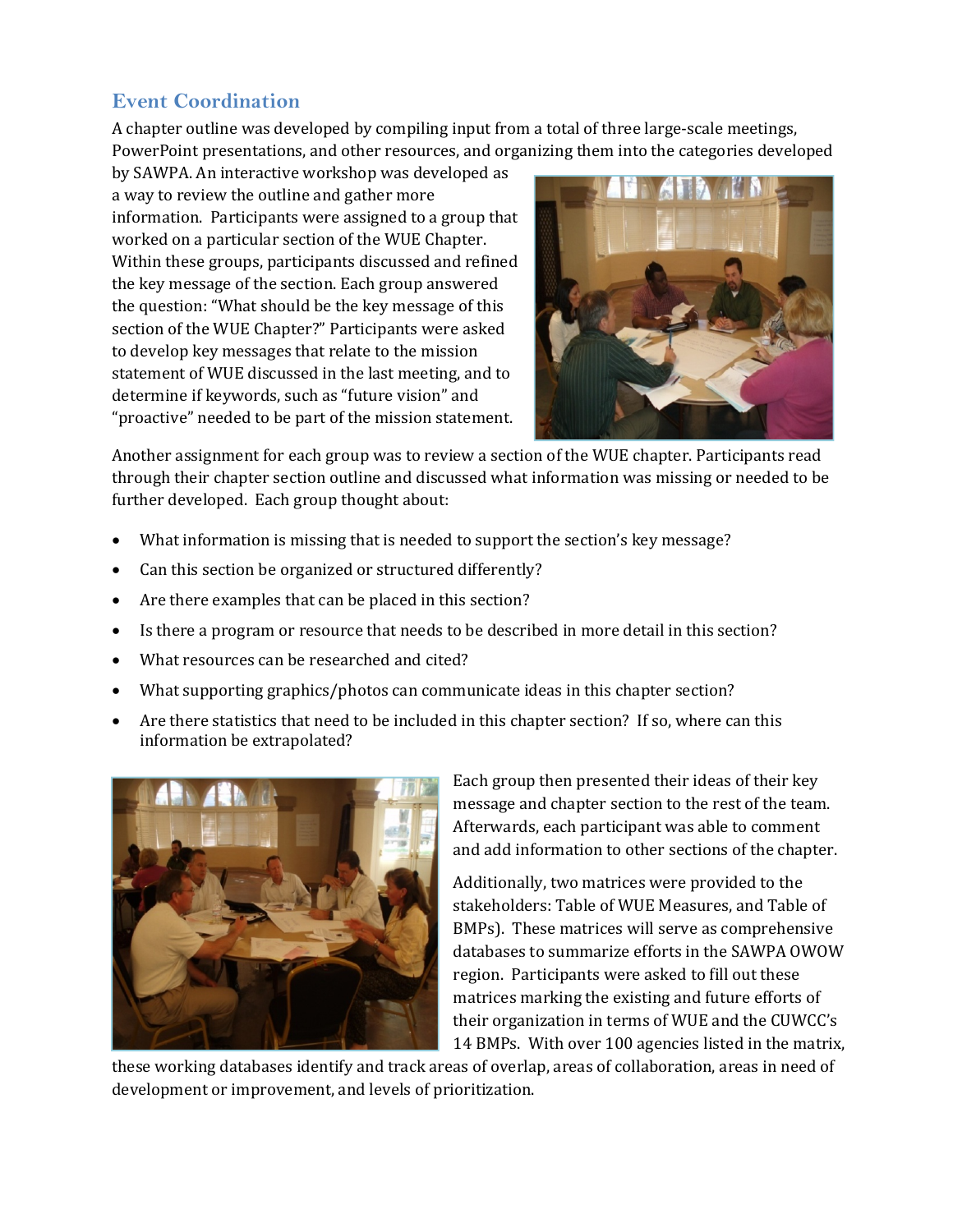# **Data Collection Methodology**

Some of the SAWPA member agencies serve disadvantaged communities that have not yet had the opportunity to access grant funding to implement WUE programs. Other agencies have been promoting WUE for years, or have not begun at all. Thus, within the Santa Ana Region there are varying levels of familiarity with, and implementation of, WUE programs. It is this "uneven playing field" that the WUE Pillar has attempted to address by devising mechanisms to allow the Santa Ana Region as a whole to achieve water demand reduction. Key questions regarding implementation of WUE programs in the Santa Ana Region include:

- Should an approach to WUE be broad and non-specific so that agencies within the region have local flexibility, or should there be a list of specific measures and projects that have high potential for multiple regional benefits that are to be implemented by all agencies?
- If a conservation measure or project is locally cost-effective, should it be implemented regardless of the availability of grant funding?

Because each agency has its own set of ongoing circumstances, customers, and funding, agencies have differing preferences about the answers to these questions.

As a way to envision the greater picture of how to design a plan of action, the WUE Pillar members have expressed a desire to hold quarterly meetings to exchange information and ideas, partner by supporting each other's efforts, and coordinate with SAWPA staff. By coming together regularly, members can prioritize next steps, coordinate grant funding opportunities, and continually evaluate each WUE strategy to confirm its cost-effectiveness and benefits to the region.

To begin this collaborative effort of developing a plan, comprehensive databases were compiled to summarize two large efforts in the SAWPA OWOW region: 1) List of WUE measures: existing and potential new opportunities for WUE efforts, and 2) Table of BMPs: implementation coverage of the 14 CUWCC Best Management Practices (**Table 5.41**). With over 100 agencies listed, these working databases identify and track:

- Areas of overlap
- Areas of collaboration
- Areas in need of development or improvement
- Levels of prioritization

The WUE "opportunities" matrix identifies existing and potential new programs identified during the Pillar brainstorming effort. The programs are categorized as Regional Programs and Incentives, Landscape, CII, Financial and Policy Initiatives, and Partnerships and Outreach. Each SAWPA member agency has indicated which programs are of most interest to their service area.

The "Best Management Practices" matrix (**Table 5.42**) identifies the efforts of the SAWPA member agencies in satisfying the 14 BMPs listed in the CUWCC MOU. These data are summarized in **(Table 5.43**). Both of these Tables can be found in the Appendices.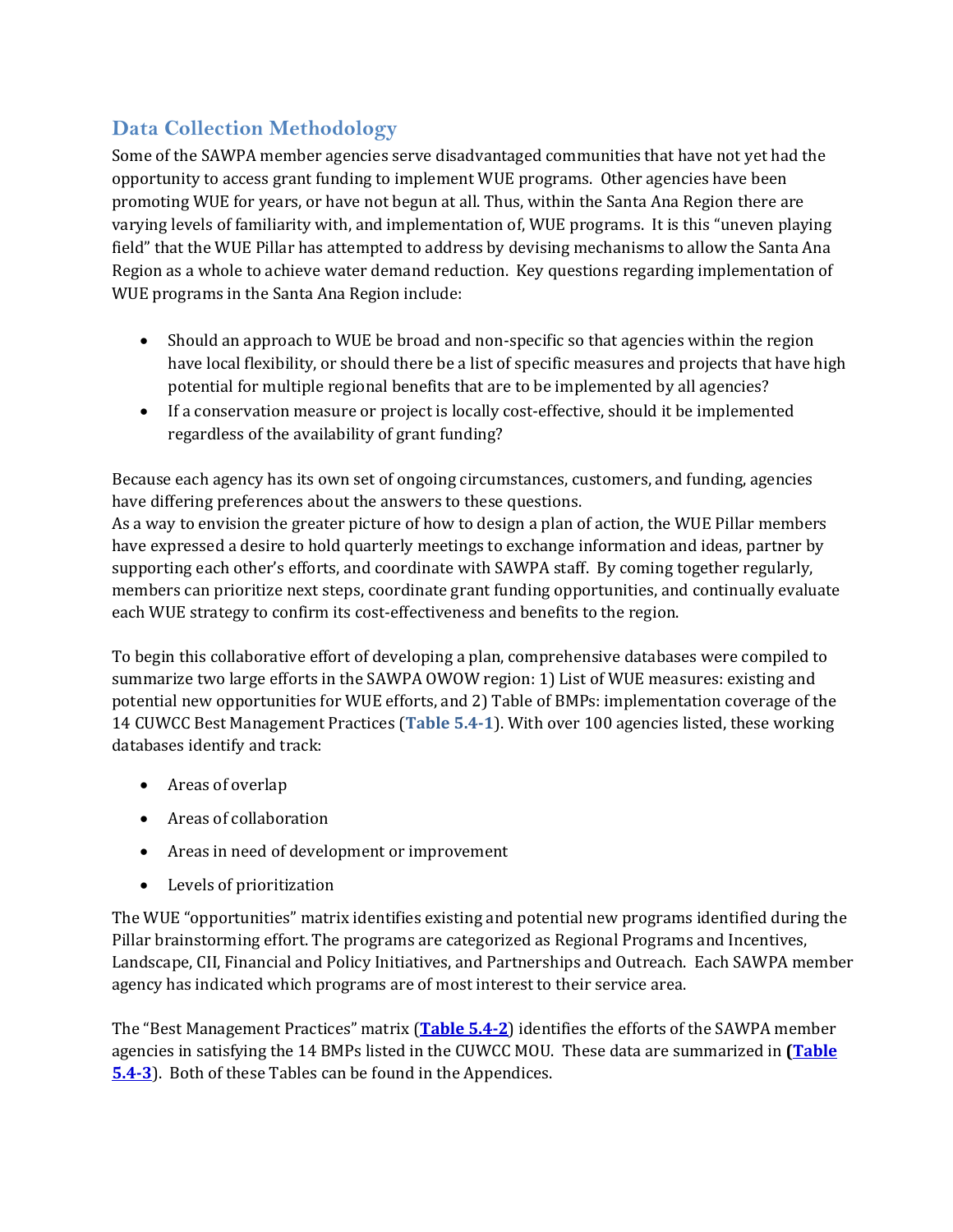The 2005 IRWMP demonstrates that water efficiency measures could have significant beneficial impacts on future water supplies in the region and how they are managed. As the major regional wholesalers, MWDSC and Valley District have compiled water demand and supply data. MWDSC also has provided water conservation savings data. The data is based on the 2005 UWMPs and the 2005 SAWPA IRWMP, as well as MWDSC's internal planning processes with data gathered from its member agencies. These datasets were discussed and analyzed in the WUE Pillar to determine the potential level of savings that will be targeted in the IRWMP.

One challenge is obtaining conservation savings data from those retail water suppliers within the Santa Ana Region that are not MWDSC member agencies or sub‐agencies, or that have not signed the urban CUWCC MOU. Most of them likely will have supply and demand data, but they may not necessarily have conservation savings data. Agencies that have this full set of information should be contacted to make sure the data is integrated into the data set.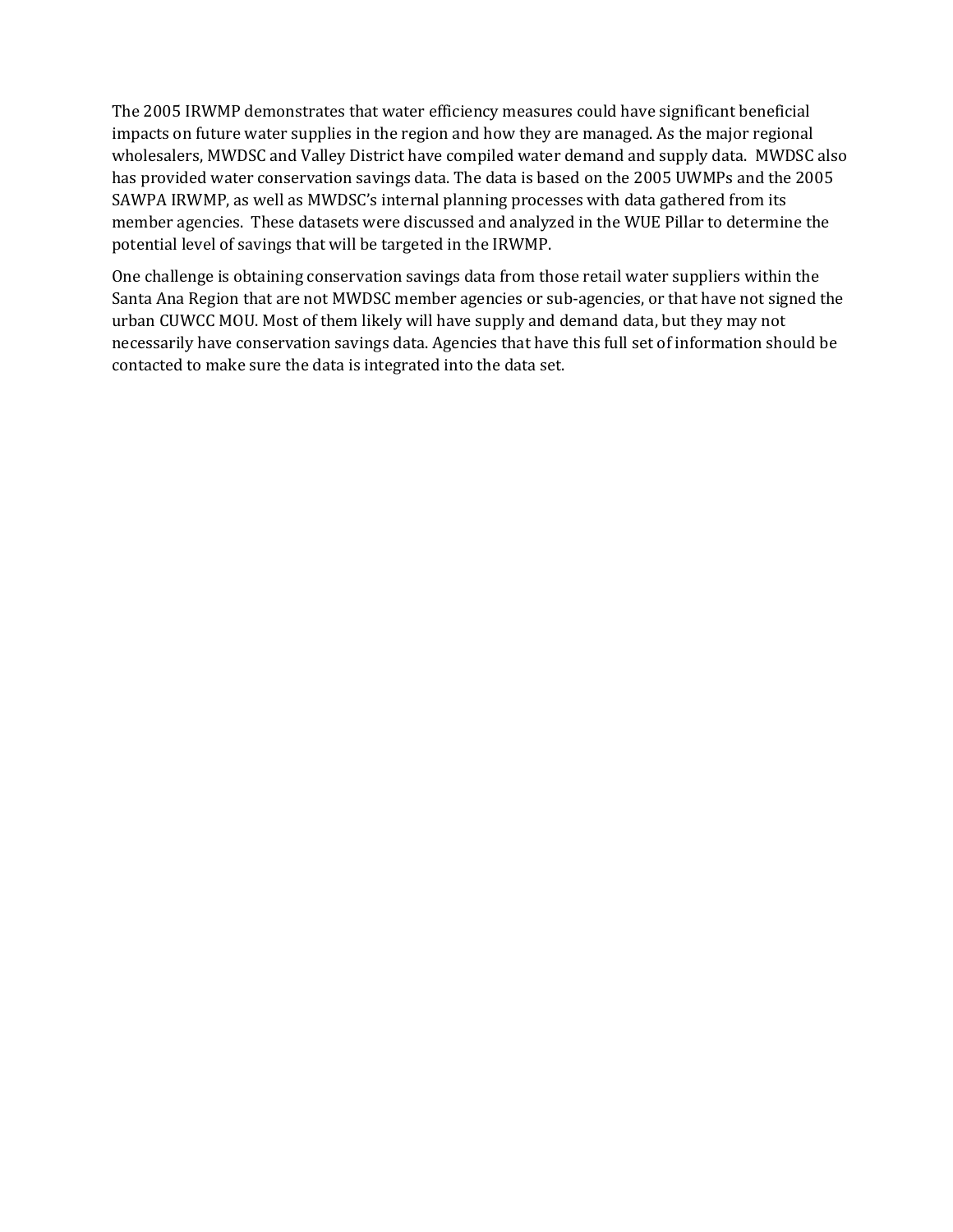# **References**

American Water Works Association. *Water Conservation Programs – A Planning Manual.* American Water Works Association, Denver, CO: 2006.

AWWA Research Foundation (AWWARF). *Communicating the Value of Water: An Introductory Guide for Water Utilities.* American Water Works Association, Denver, CO: 2008

California Urban Water Conservation Council. *Memorandum of Understanding Regarding Urban Water Conservation in California*. Amended June 13, 2007.

EIP Associates. *Santa Ana Integrated Water Plan, Volume 2 Environmental and Wetlands Component.* January 2003.

Mohr, Doug McKenzie, and Smith, William. *Fostering Sustainable Behavior.* New Society Publishers, Gabriola Island, Canada: 1999.

Pacific Institute, *Waste Not, Want Not: The Potential for Urban Water Conservation in California*.

Santa Ana Watershed Project Authority. *Planning Dept. Santa Ana Integrated Watershed Plan Update, An Integrated Regional Water Management Plan*. June 2005.

Vickers, Amy. *Handbook of Water Use and Conservation.* Water Plow Press, Amherst, Massachusetts: 2002.

Water Resources Institute at California State University San Bernardino, *Landscape Water Use Efficiency Statewide Market Survey*, 2007.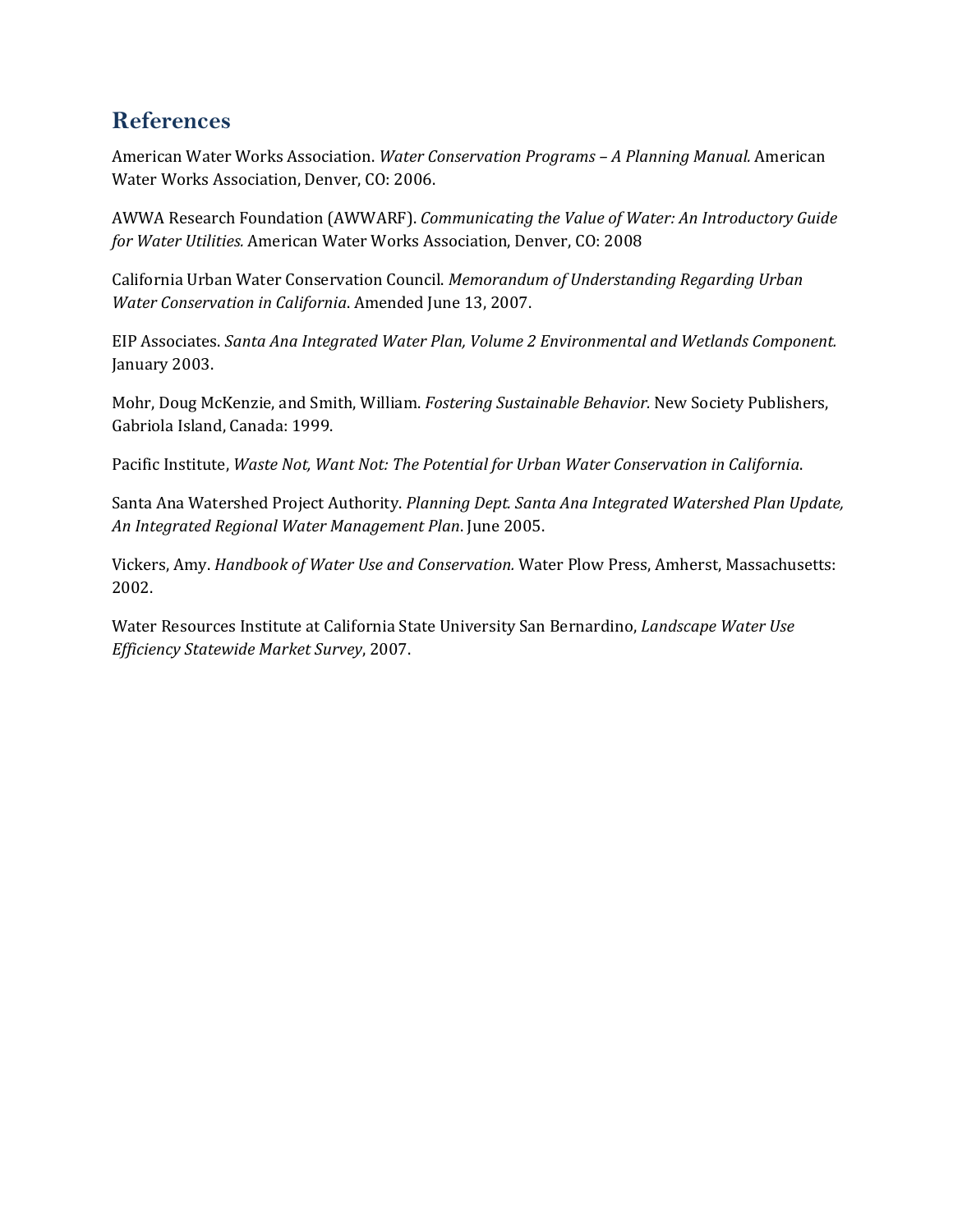# **List of Contributors**

The Water Use Efficiency Working Committee consisted of:

Eric Anderson **Valley Soil**, Inc. Jennifer Ares Inland Empire Resource Conservation District Joe Berg Municipal Water District of Orange County Rick Bishop **Western Riverside Council of Governments** Dr. Bille Blair **Leading & Learning**, Inc. Cordell Chavez Corona Department of Water & Power Andy Coady **City of San Bernardino Municipal Water Dept.** Justin Scott‐Coe Monte Vista Water District Mary Lou Cotton **Kennedy/Jenks Consultants** Ed Demesa U.S. Army Corps of Engineers Los Angeles District Gail Egenes **Branch** Riverside Land Conservancy Gerry Foote **Chino Basin Water Conservation District** Rodd Greene **The Contract Contract Property** Yucaipa Valley Water District Dr. Mark Grey **Building Industry Association (BIA) of Southern California** Janet Hartin University of California Cooperative Extension Douglas Headrick San Bernardino Valley Municipal Water District Mike Henry *Mike Henry University of California Cooperative Extension* Tony Hetherman 

City of Moreno Valley Andy Hui **Metropolitan Water District of Southern California** Zack Isnasious **Boyle Engineering Corporation** Tedi Jackson **Western Municipal Water District** Maria Elena Kennedy Kennedy Communications Destree Lazo Bascos Collaborative Services Duncan Lee City of Huntington Beach, Public Works Dept. Dave Lopez Rubidoux Community Services District Kristi Lovelady County of Riverside Planning Department Beth Lovsted **Eastern Municipal Water District** Mario Martinez *Fontana Water Company* Jo McAndrews McAndrews and Boyd Mary Ann Melleby **Monte Vista Water District** Andrea Miller **Laguna Beach CWD** Flo Mowrer **Riverside County Flood Control District** Mark Norton Santa Ana Watershed Project Authority Pam Pavela **Municipal Water District** Lisa Perales Inland Empire Utilities Agency Lee Reeder Inland Empire Waterkeeper Christopher Regan Laguna Beach CWD Carlos Rodriguez Building Industry Association, (BIA) Baldy View Chapter Paul Rugge Western Municipal Water District Jack Safely **Western Municipal Water District**